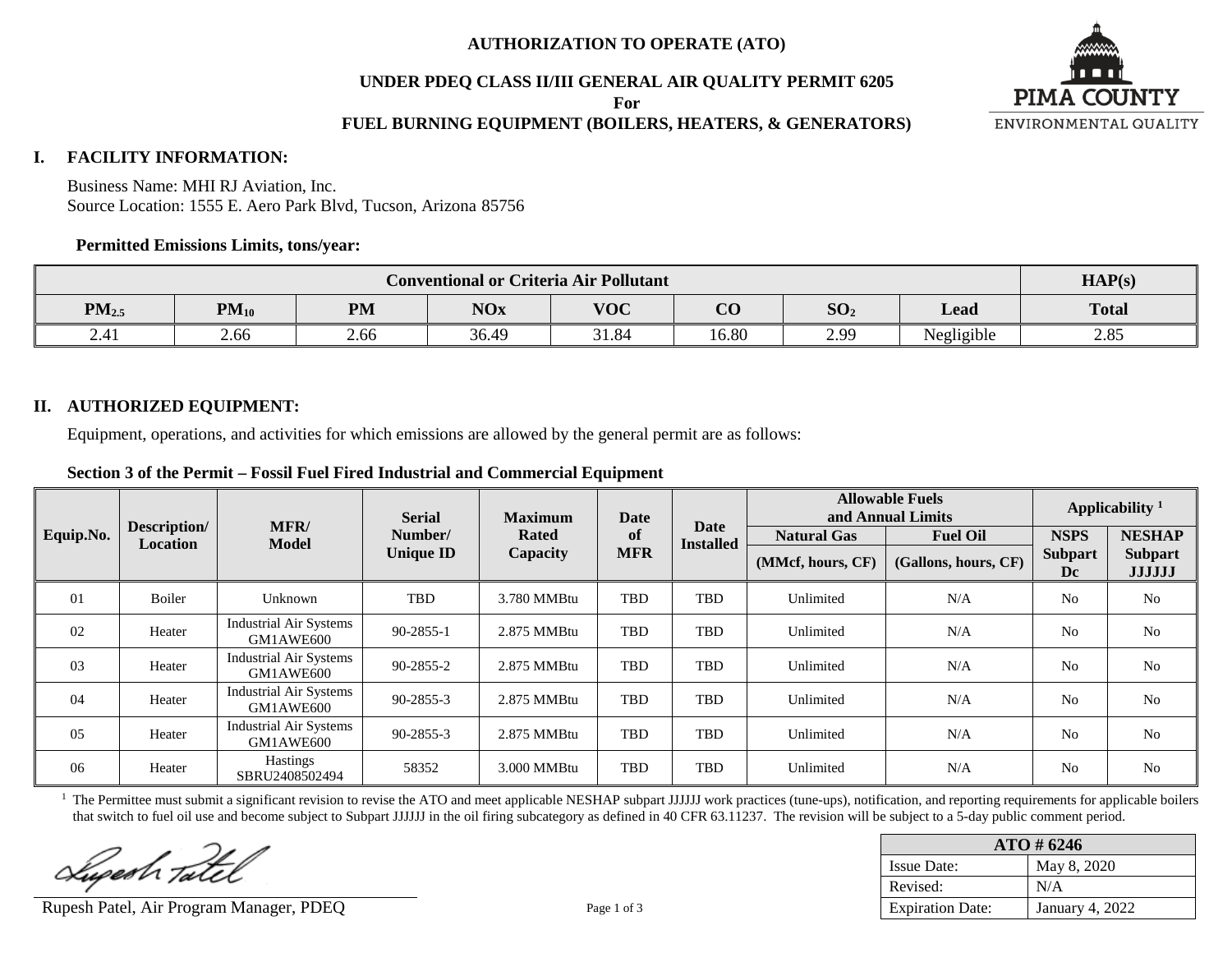### **UNDER PDEQ CLASS II/III GENERAL AIR QUALITY PERMIT 6205**

**For**

# **FUEL BURNING EQUIPMENT (BOILERS, HEATERS, & GENERATORS)**

**Section 3 of the Permit – Fossil Fuel Fired Industrial and Commercial Equipment (Continued)**

|           |                          | <b>MFR</b>                        | <b>Serial</b>    | <b>Maximum</b> | Date       | Date             | <b>Allowable Fuels</b><br>and Annual Limits | Applicability <sup>1</sup> |                      |                                 |
|-----------|--------------------------|-----------------------------------|------------------|----------------|------------|------------------|---------------------------------------------|----------------------------|----------------------|---------------------------------|
| Equip.No. | Description/<br>Location | <b>Model</b>                      | Number/          | <b>Rated</b>   | of         | <b>Installed</b> | <b>Natural Gas</b>                          | <b>Fuel Oil</b>            | <b>NSPS</b>          | <b>NESHAP</b>                   |
|           |                          |                                   | <b>Unique ID</b> | Capacity       | <b>MFR</b> |                  | (MMcf, hours, CF)                           | (Gallons, hours, CF)       | <b>Subpart</b><br>Dc | <b>Subpart</b><br><b>JJJJJJ</b> |
| 07        | Heater                   | <b>Hastings</b><br>SBRU2408502494 | 58353            | 3.00 MMBtu     | <b>TBD</b> | <b>TBD</b>       | Unlimited                                   | N/A                        | N <sub>o</sub>       | N <sub>o</sub>                  |
| 08        | Heater                   | Hastings<br>SBRU2408502494        | 58354            | 3.00 MMBtu     | <b>TBD</b> | TBD              | Unlimited                                   | N/A                        | N <sub>o</sub>       | N <sub>o</sub>                  |
| 09        | Heater                   | <b>Hastings</b><br>SBRU2408502494 | 58355            | 3.00 MMBtu     | <b>TBD</b> | TBD              | Unlimited                                   | N/A                        | N <sub>0</sub>       | N <sub>o</sub>                  |
| 10        | Heater                   | Hastings<br>SBRU2408502494        | 58356            | 3.00 MMBtu     | <b>TBD</b> | TBD              | Unlimited                                   | N/A                        | N <sub>0</sub>       | N <sub>o</sub>                  |
| 11        | Heater                   | Hastings<br>SBRU2408502494        | 58357            | 3.00 MMBtu     | TBD        | TBD              | Unlimited                                   | N/A                        | N <sub>o</sub>       | N <sub>o</sub>                  |

<sup>1</sup> The Permittee must submit a significant revision to revise the ATO and meet applicable NESHAP subpart JJJJJJ work practices (tune-ups), notification, and reporting requirements for applicable boilers that switch to fuel oil use and become subject to Subpart JJJJJJ in the oil firing subcategory as defined in 40 CFR 63.11237. The revision will be subject to a 5-day public comment period.

| Equip.<br>No. | Description/<br><b>Location</b> | MFR/<br>Model  | <b>Serial Number/</b><br><b>Unique ID</b> | <b>Maximum</b><br><b>Rated</b><br><b>Capacity</b> | Date of<br><b>MFR</b> | Date<br><b>Installed</b> | Limitation $1$ | <b>Allowable Fuels</b> |
|---------------|---------------------------------|----------------|-------------------------------------------|---------------------------------------------------|-----------------------|--------------------------|----------------|------------------------|
| 12            | Emergency Generator/ Bldg. 3    | Detroit/Kohler | TBD                                       | 315                                               | Pre-2006              | Unknown                  | $100$ hrs      | Diesel                 |
| 13            | Emergency Fire Pump 1/ Bldg. 5  | Unknown        | TBD                                       | 510                                               | $Pre-2006$            | Unknown                  | $100$ hrs      | Diesel                 |
| 14            | Emergency Fire Pump 2/ Bldg. 5  | Unknown        | <b>TBD</b>                                | 510                                               | Pre-2006              | Unknown                  | $100$ hrs      | Diesel                 |
| 15            | Emergency Fire Pump 3/ Bldg. 5  | Unknown        | <b>TBD</b>                                | 510                                               | Pre-2006              | Unknown                  | $100$ hrs      | Diesel                 |
| 16            | Emergency Fire Pump 4/ Bldg. 5  | Unknown        | TBD                                       | 510                                               | Pre-2006              | Unknown                  | $100$ hrs      | Diesel                 |
| 17            | Emergency Fire Pump 5/ Bldg 5   | Unknown        | TBD                                       | 510                                               | Pre-2006              | Unknown                  | $100$ hrs      | Diesel                 |

<sup>1</sup> The run hours are limited to maintenance testing and readiness checks and non-emergency operation in accordance with the federal requirements. There is no limit on hours of operation during true emergencies.

Superh Tatel

Rupesh Patel, Air Program Manager, PDEQ Page 2 of 3

| $ATO \# 6246$           |                 |  |  |  |  |  |  |
|-------------------------|-----------------|--|--|--|--|--|--|
| <b>Issue Date:</b>      | May 8, 2020     |  |  |  |  |  |  |
| Revised:                | N/A             |  |  |  |  |  |  |
| <b>Expiration Date:</b> | January 4, 2022 |  |  |  |  |  |  |

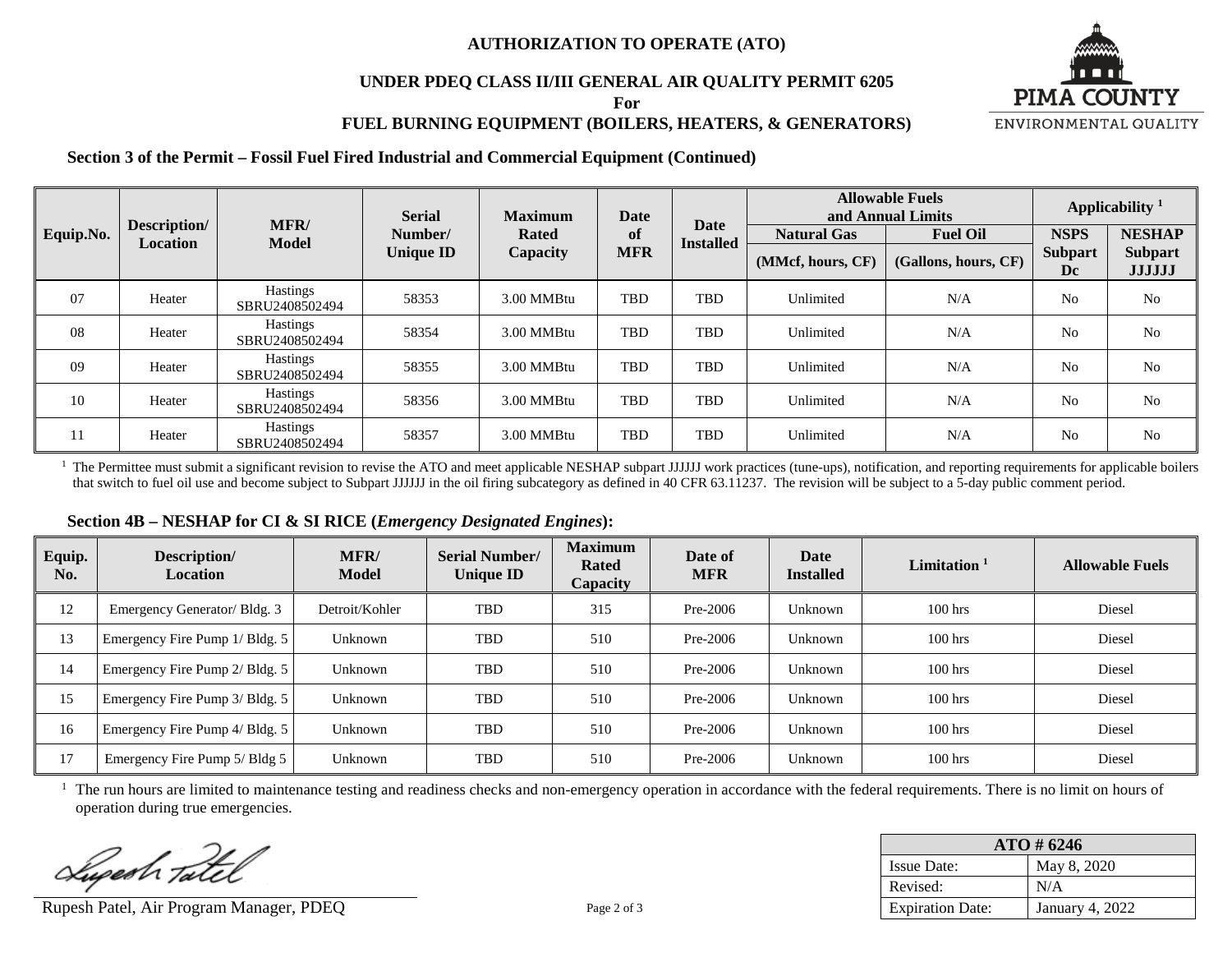#### **UNDER PDEQ CLASS II/III GENERAL AIR QUALITY PERMIT 6205**

**For**

# **FUEL BURNING EQUIPMENT (BOILERS, HEATERS, & GENERATORS)**



#### **OTHER APPLICABLE ATTACHMENTS:**

Attachment 4 to the ATO – Surface Coating and Abrasive Blasting Requirements Supplement to Attachment 4 – NESHAP Subpart HHHHHH - Autobody Refinishing & Miscellaneous Surface Coating Operations

| 1. Limits for Surface Coatings and Solvents (combined): |  |  |                            | $N/A$ Gallons per Day, and; |                      | $15,000$ Gallons/Year |
|---------------------------------------------------------|--|--|----------------------------|-----------------------------|----------------------|-----------------------|
| 2. Limits for Abrasive Blasting media:                  |  |  | $N/A$ Pounds per Day, and; |                             | $20,000$ Pounds/Year |                       |

#### **Attachment 4 to the ATO & Supplements:**

| Equip.<br>No. | Description/<br><b>Location</b>               | <b>MFR/</b><br><b>Model</b> | <b>Serial Number/</b><br><b>Unique ID</b> | <b>Rated</b><br>Capacity | Date of MFR | <b>Date</b><br><b>Installed</b> | <b>Annual Throughput Limits</b>                                |
|---------------|-----------------------------------------------|-----------------------------|-------------------------------------------|--------------------------|-------------|---------------------------------|----------------------------------------------------------------|
| 18            | Abrasive Blaster/Bldg. 3<br>(Enclosed System) | Econoline                   | Unknown                                   | Unknown                  | Unknown     | $^{\mathsf{T}}$ Jnknown         | 20,000 lb/yr of blast media<br>Equip. No.'s 18 and 19 combined |
| 19            | Abrasive Blaster/Bldg. 3<br>(Enclosed System) | Econoline                   | Unknown                                   | Unknown                  | Unknown     | <sup>I</sup> Jnknown            | 20,000 lb/yr of blast media<br>Equip. No.'s 18 and 19 combined |

| Equip.<br>No. | Description/<br>Location | <b>MFR</b><br>Model | Serial Number/<br>$-1$<br>J <b>niaue ID</b> | <b>Rated</b><br><i>L</i> apacity | Date of MFR | <b>Date</b><br>Installed | <b>Annual Throughput Limits</b>                        |
|---------------|--------------------------|---------------------|---------------------------------------------|----------------------------------|-------------|--------------------------|--------------------------------------------------------|
| 20            | Paint Booth              | Jnknown             | Jnknown                                     | ∪nknown                          | Jnknown     | Jnknown                  | 30 tons<br><b>VOC</b><br>$\degree$ or 10 tons HAP/year |

**Additional Insignificant Equipment and Activities:** The facility contains other equipment and operations identified in the application that that have been determined by the Control Officer to be insignificant activities pursuant to PCC 17.04.340.A.114.j.

Superh Tatel

Rupesh Patel, Air Program Manager, PDEQ Page 3 of 3

| $ATO \# 6246$           |                        |  |  |  |  |  |  |
|-------------------------|------------------------|--|--|--|--|--|--|
| <b>Issue Date:</b>      | May 8, 2020            |  |  |  |  |  |  |
| Revised:                | N/A                    |  |  |  |  |  |  |
| <b>Expiration Date:</b> | <b>January 4, 2022</b> |  |  |  |  |  |  |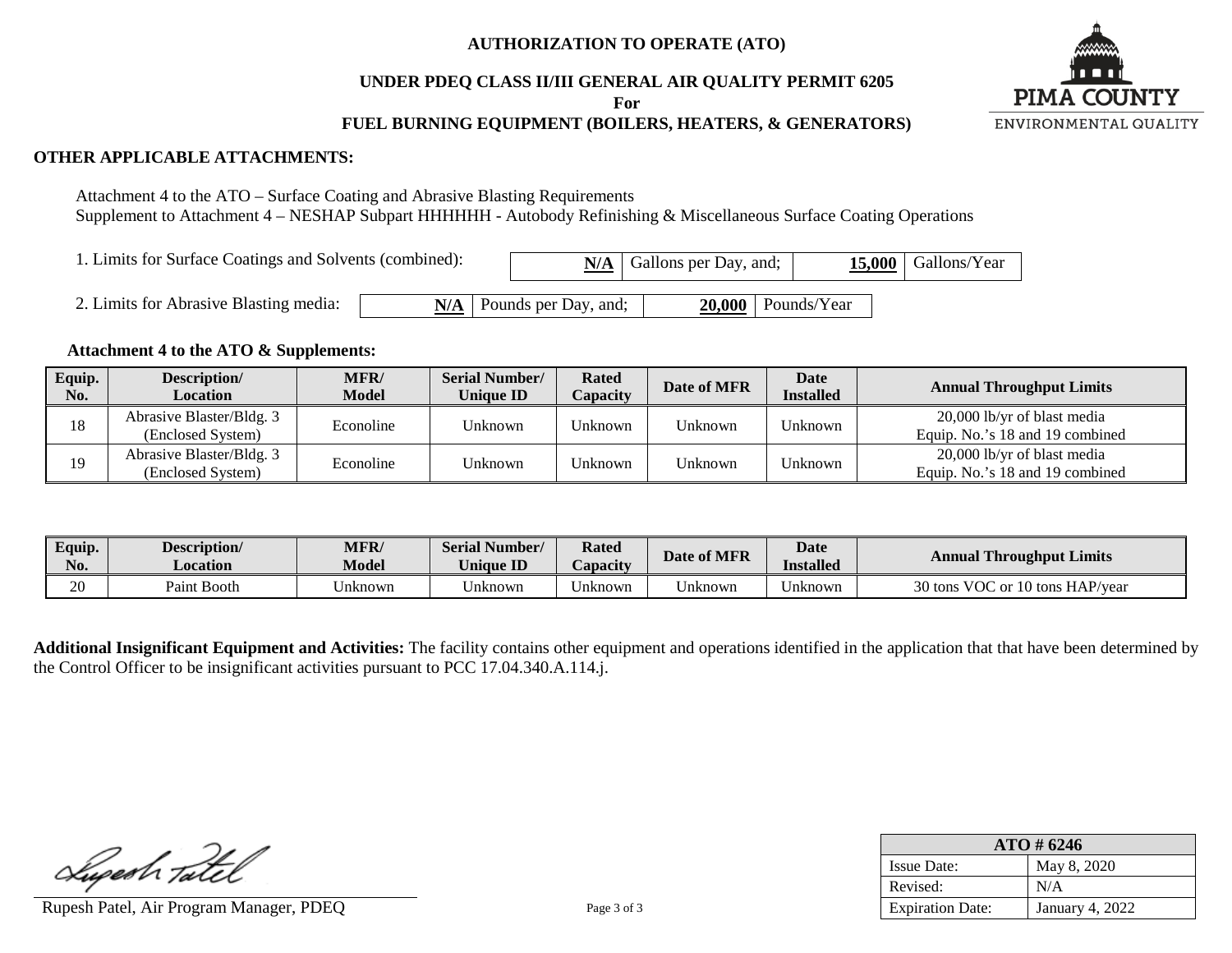# **UNDER PDEQ CLASS II/III GENERAL AIR QUALITY PERMIT 6205**

**For**

# **FUEL BURNING EQUIPMENT (BOILERS, HEATERS, & GENERATORS)**



**Fossil Fuel Fired Industrial and Commercial Equipment determined by the Control Officer to be insignificant per PCC 17.04.340.A.114.j**

|                          |                                 |                               |                          |                                |                   |                | <b>Allowable Fuels</b><br>and Annual Limits |                            | Applicability $1$    |                                 |
|--------------------------|---------------------------------|-------------------------------|--------------------------|--------------------------------|-------------------|----------------|---------------------------------------------|----------------------------|----------------------|---------------------------------|
| Equip.No.                | Description/<br><b>Location</b> | MFR/<br><b>Model</b>          | <b>Serial</b><br>Number/ | <b>Maximum</b><br><b>Rated</b> | <b>Date</b><br>of | Date Installed | <b>Natural</b><br>Gas                       | <b>Fuel Oil</b>            | <b>NSPS</b>          | <b>NESHAP</b>                   |
|                          |                                 |                               | <b>Unique ID</b>         | Capacity                       | <b>MFR</b>        |                | (MMcf,<br>hours,<br>CF)                     | (Gallons,<br>hours,<br>CF) | <b>Subpart</b><br>Dc | <b>Subpart</b><br><b>JJJJJJ</b> |
|                          | Heater/Bldg 3                   | <b>Industrial Air Systems</b> | Unknown                  | 0.340 MMBTU                    | Unknown           | Unknown        | Unlimited                                   | N/A                        | N <sub>o</sub>       | N <sub>0</sub>                  |
|                          | Heater/Bldg 3                   | <b>Industrial Air Systems</b> | Unknown                  | 0.425 MMBTU                    | Unknown           | Unknown        | Unlimited                                   | N/A                        | N <sub>o</sub>       | N <sub>0</sub>                  |
|                          | Heater/Bldg 3                   | <b>Industrial Air Systems</b> | Unknown                  | $0.600$ MMBTU                  | Unknown           | Unknown        | Unlimited                                   | N/A                        | N <sub>o</sub>       | N <sub>0</sub>                  |
|                          | Heater/Bldg 3                   | <b>Industrial Air Systems</b> | Unknown                  | 0.3828 MMBTU                   | Unknown           | Unknown        | Unlimited                                   | N/A                        | N <sub>0</sub>       | N <sub>0</sub>                  |
| $\overline{\phantom{0}}$ | Heater/Bldg 3                   | Reznor (9 units)              | Unknown                  | 0.13 MMBTU/ea                  | <b>Unknown</b>    | Unknown        | Unlimited                                   | N/A                        | N <sub>0</sub>       | N <sub>0</sub>                  |
|                          | Heater/Bldg 2                   | Trane (10 units)              | Unknown                  | 0.12 MMBTI/ea                  | Unknown           | Unknown        | Unlimited                                   | N/A                        | N <sub>0</sub>       | N <sub>0</sub>                  |

# **Non-Emergency SI ICE determined by the Control Officer to be insignificant activities per PCC 17.04.340.A.114.j**

| Equip.<br>No. | Description/<br>Location                      | MFR/<br><b>Model</b> | <b>Serial Number/</b><br><b>Unique ID</b> | <b>Maximum</b><br><b>Rated</b><br><i>Capacity</i> | Date of<br><b>MFR</b> | Date<br><b>Installed</b> | Run Hour Limitation <sup>1</sup> | <b>Allowable Fuels/</b><br><b>Annual Limit</b> |
|---------------|-----------------------------------------------|----------------------|-------------------------------------------|---------------------------------------------------|-----------------------|--------------------------|----------------------------------|------------------------------------------------|
|               | Aircraft Power Ground Unit<br>(Moves on Site) | Hobart               | Jnknown                                   | 90 HP                                             | Unknown               | Unknown                  | None                             | Diesel/<br>Unlimited                           |
|               | Aircraft Power Ground Unit<br>(Moves on Site) | Hobart               | Jnknown                                   | 240 HP                                            | <sup>I</sup> Jnknown  | Unknown                  | None                             | Diesel/<br>Unlimited                           |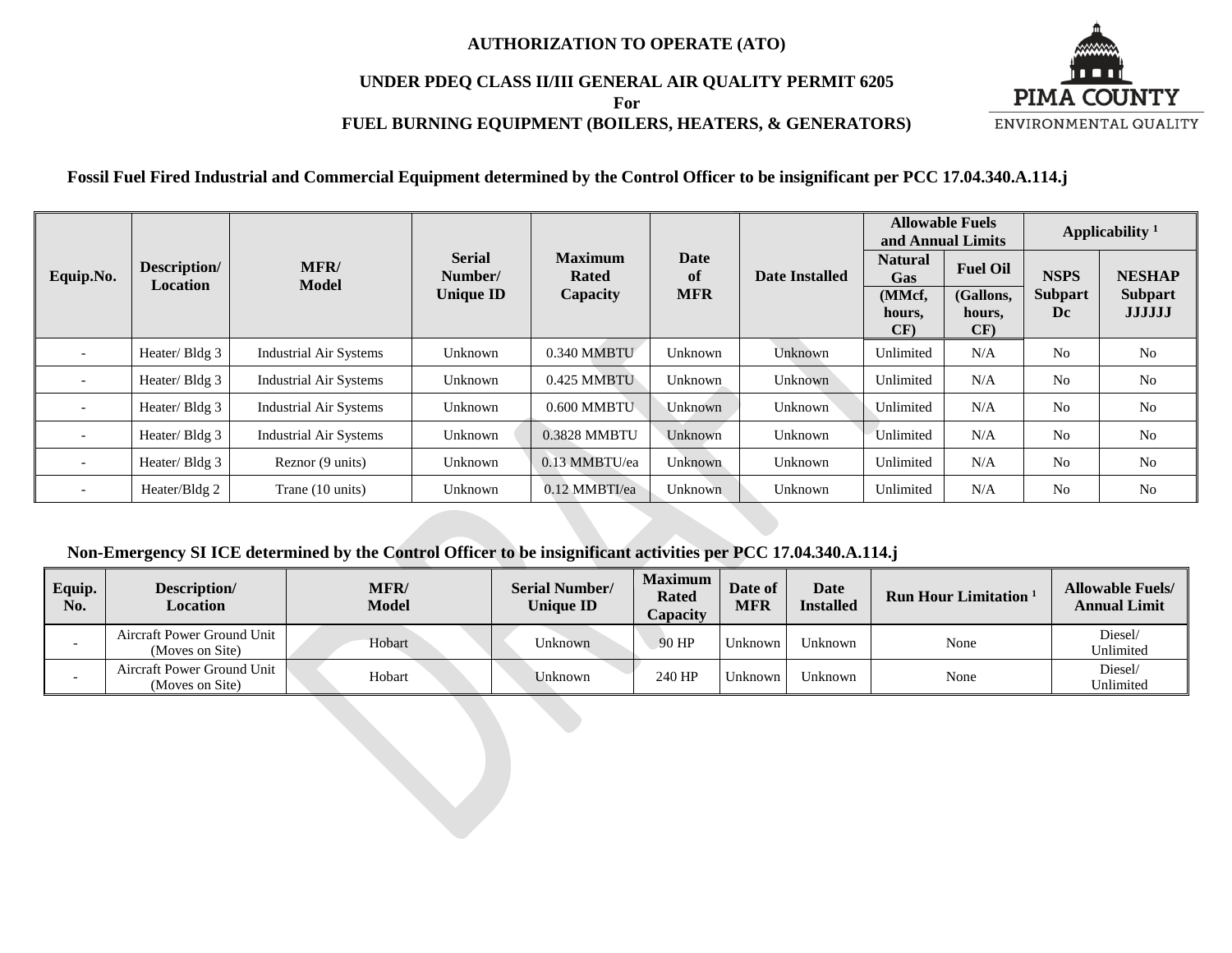#### **SPECIFIC CONDITIONS**

[References are to Title 17 of the Pima County Code [PCC] unless otherwise noted]

#### *Attachment 4 to the ATO – Surface Coating, Solvent Degreasing, and Abrasive Blasting Requirements*

In accordance with Condition 119.f.iv of the permit, the terms and Conditions in this Attachment are applicable to surface coating and/or abrasive blasting operations listed in the ATO. All provisions of this section are locally enforceable unless otherwise noted.

#### **Definitions**

The following definitions shall have the meaning as defined in the Clean Air Act or Title 17 of the Pima County Code. If a term is not defined, it shall be interpreted in accordance with normal business use:

*Air Pollution or Air Pollutant* means the presence in the outdoor atmosphere of one or more air contaminants or combination thereof, in sufficient quantities, which either alone or in connection with other substances, by reason of their concentration and duration are or tend to be injurious to human, plant, or animal life; or causes damage to property; or unreasonably interferes with the enjoyment of life or property of a substantial part of a community, or obscures visibility; or which in any way degrades the quality of the ambient air below the standards established by the board of supervisors.

<span id="page-4-0"></span>*Appurtenance* means any accessory to a stationary structure coated at the site of installation, whether installed or detached, including but not limited to bathroom and kitchen fixtures; cabinets; concrete forms; doors; elevators; fences; hand railings; heating equipment, air conditioning equipment, and other fixed mechanical equipment or stationary tools; lamp posts; partitions; pipes and piping systems; rain gutters and downspouts; stairways, fixed ladders, catwalks, and fire escapes; and window screens.

<span id="page-4-3"></span>*Architectural coating* means a coating used commercially or industrially for residential, commercial or industrial buildings and their *[appurtenances](#page-4-0)*; structural steel; and other fabrications such as storage tanks, bridges, beams and girders.

*Coating As Applied* means the composition of the coating at the time immediately prior to its application, including any final addition of solvent (diluent) to the coating formulation before such coating is applied.

*Halogenated hazardous air pollutant solvent or halogenated HAP solvent* means solvents that contain methylene chloride (CAS No. 75-09-2), perchloroethylene (CAS No. 127-18-4), trichloroethylene (CAS No. 79-01-6), 1,1,1 trichloroethane (CAS No. 71-55-6), carbon tetrachloride (CAS No. 56-23-5), and chloroform (CAS No. 67-66-3).

<span id="page-4-2"></span>*[HAP](#page-4-1) containing material* means a material that contains any volatile or nonvolatile *HAP* that is an Occupational Safety and Health Administration (OSHA)-defined carcinogen as specified in 29 CFR 1910.1200(d)(4) at a concentration greater than 0.1 percent by mass, or greater than 1.0 percent by mass for any other HAP compound. For the purpose of determining whether materials used contain the HAP compounds, the Permittee may rely on formulation data provided by the manufacturer or supplier, such as the safety data sheet (SDS), as long as it represents HAP compound in the material that is present at 0.1 percent by mass or more for OSHA-defined carcinogens as specified in 29 CFR 1910.1200(d)(4) and at 1.0 percent by mass or more for other HAP compounds.

<span id="page-4-1"></span>*Hazardous Air Pollutant (HAP)* means a pollutant listed in [§ 112 \(b\)](https://www.epa.gov/clean-air-act-overview/clean-air-act-title-i-air-pollution-prevention-and-control-parts-through-d#ia) of the Clean Air Act (CAA).

*Operation* means any physical or chemical action resulting in the change in location, form, physical properties or chemical character of a material.

*Solvent degreasing* means the removal of loosely held uncured adhesives, uncured ink, uncured coatings and contaminants which include dirt, soil and grease from parts, products, tools, machinery, equipment, and general work areas using a solvent that contains two percent by weight or more of a regulated air pollutant.

<span id="page-4-5"></span>*Solvent degreasing unit* means any single container with a capacity of two gallons or more used for solvent degreasing.

*Source* means any building, structure, facility or installation that may cause or contribute to air pollution or the use of which may eliminate, reduce or control the emission of air pollution.

<span id="page-4-4"></span>*Spot Painting* means any spray painting for the purpose of lettering, stenciling, or identifying containers or similar work; any painting using a spray can; or any spray painting where less than 50% of the total surface area of the object is coated and the total surface area coated is less than 16 square feet.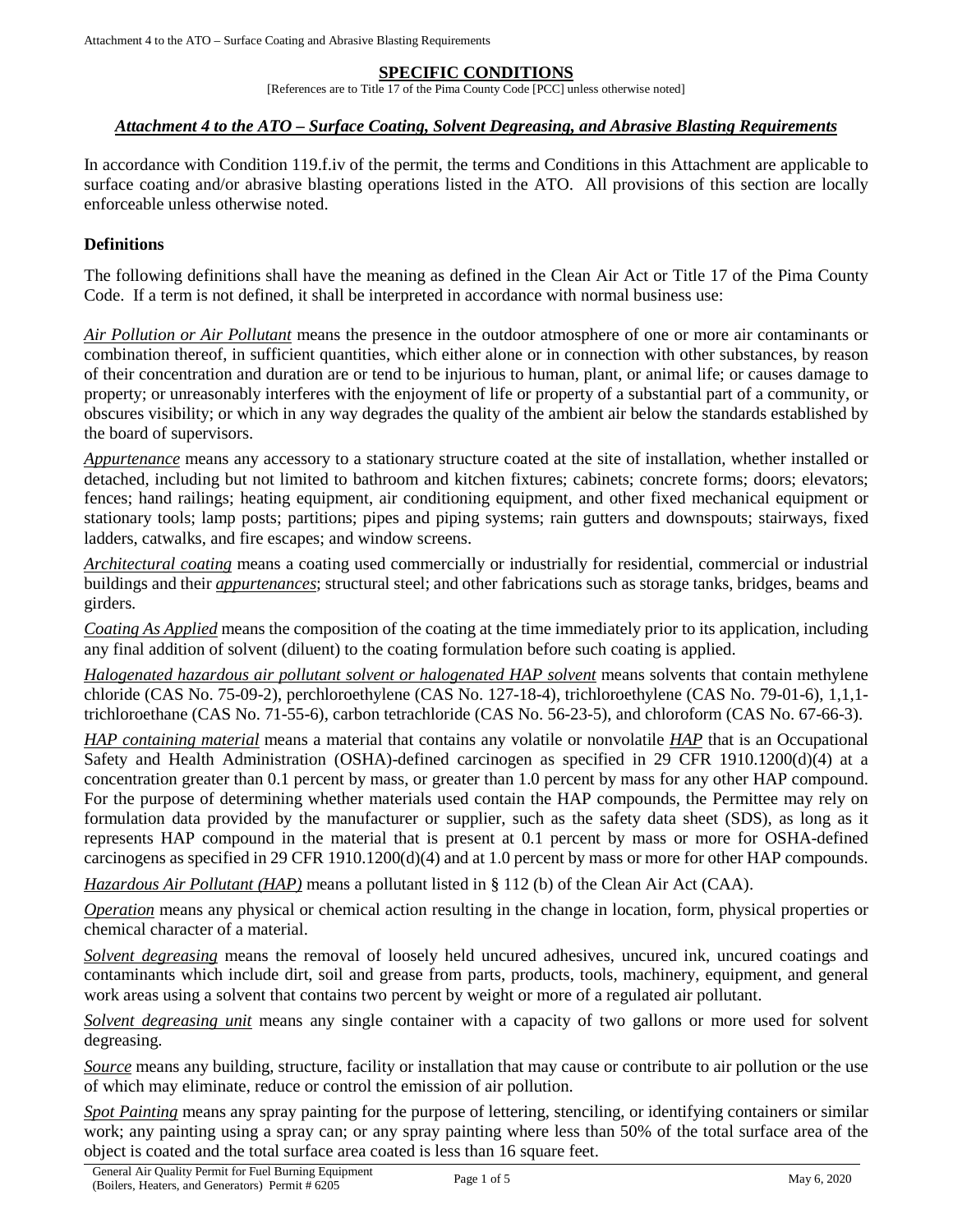Attachment 4 to the ATO – Surface Coating and Abrasive Blasting Requirements

*Suitable Enclosure* means a confined area, completely enclosed (side curtains or small openings are allowed as long as the ventilation air maintains the enclosure under negative pressure such that air is drawn into the booth openings or side curtains, where all exhaust from the controls is controlled as described in [Condition 2.a.i](#page-5-0) of this Attachment.

*Volatile Organic Compounds (VOC)* means any compound of carbon, excluding carbon monoxide (CO), carbon dioxide (CO2), carbonic acid, metallic carbides, or carbonates, and ammonium carbonate, which participates in atmospheric photochemical reactions. This includes any organic compound other than those in the definition in [PCC 17.04.340.A\(250\),](http://library.amlegal.com/nxt/gateway.dll/Arizona/pimacounty_az/title17airqualitycontrol?f=templates$fn=default.htm$3.0$vid=amlegal:pimacounty_az$anc=JD_17.04.340) which have been determined to have negligible photochemical reactivity.

<span id="page-5-1"></span>*VOC Containing* means a material that contains two percent by weight or more VOC as determined by the manufacturer's safety data sheet (SDS) or technical product data sheet, or ASTM 2369, or methods set forth in 40 CFR 60, Appendix A. For the purpose of determining whether materials used contain the VOC compounds, the Permittee may rely on formulation data provided by the manufacturer or supplier, such as the safety data sheet (SDS).

*VHAP Containing* means a [HAP containing material](#page-4-2) that contains volatile HAP constituents.

### **Emission Limitations and Standards Emission Limitations and Standards Exercísion**

1. Operating Limitations [PCC 17.12.350.A.3.a]

# **[Material Permit Conditions]**

For the purpose of these provisions, surface coatings include but are not limited to paints, diluents, adhesives, sealants, wash, and clean-up solvents. This provision shall apply to *[VOC containing](#page-5-1)* and *[HAP containing](#page-4-2)* surface coatings or solvents used at the facility. [PCC 17.04.340.A.219 & 40 CFR 63.11180]

- <span id="page-5-3"></span>a. The Permittee shall not use surface coatings and solvents combined (including those used for architectural and/or outdoor spot painting activities) in excess of the daily and annual amounts listed in the ATO.
- b. The Permittee shall not use abrasive blasting media in excess of the daily and annual amounts listed in the ATO.
- <span id="page-5-2"></span>2. Organic Solvents and Surface Coating Operation Standards
	- a. Suitable Enclosure

The Permittee shall not conduct any spray coating or spray paint operation without minimizing organic solvent emissions. Such operations, other than *[architectural coating](#page-4-3)* and *[spot painting](#page-4-4)*, shall be conducted in an enclosed area equipped with controls containing no less than ninety-six percent of the overspray.

[PCC 17.16.400.C.1 & PDEQ Tech Policy 202]

- <span id="page-5-0"></span>i. An approvable operation shall be one that is conducted in any suitable enclosure where the overspray is directed to either:
	- (a) A filtering system designed for controlling the particulate portion of the overspray;
	- (b) A commercially designed water curtain or equivalent;
	- (c) A baffle system designed for the purpose, along with a statement by the manufacturer that the 96% overspray control requirement will be met; or
	- (d) Any other system, which can be shown to meet the 96% overspray control requirement.

Use of one or more of the controls in [Condition 2.a.i](#page-5-0) demonstrates compliance, unless evidence of overspray is observed outside of the enclosure.

- ii. For the purpose of approving filtering or other systems in [Condition 2.a.i](#page-5-0) the Control Officer may approve any system where the overspray is exhausted through one or more filters commercially designed for the primary purpose of removal of particulate matter from spray applied surface coating and painting operations. Such spray booths shall be installed and maintained in accordance with the manufacture's recommendations or an operation and maintenance plan developed by the Permittee.
- iii. The spray booth exhaust must be directed vertically up into the atmosphere and at a reasonable stack height as described in Condition 14.c of the permit.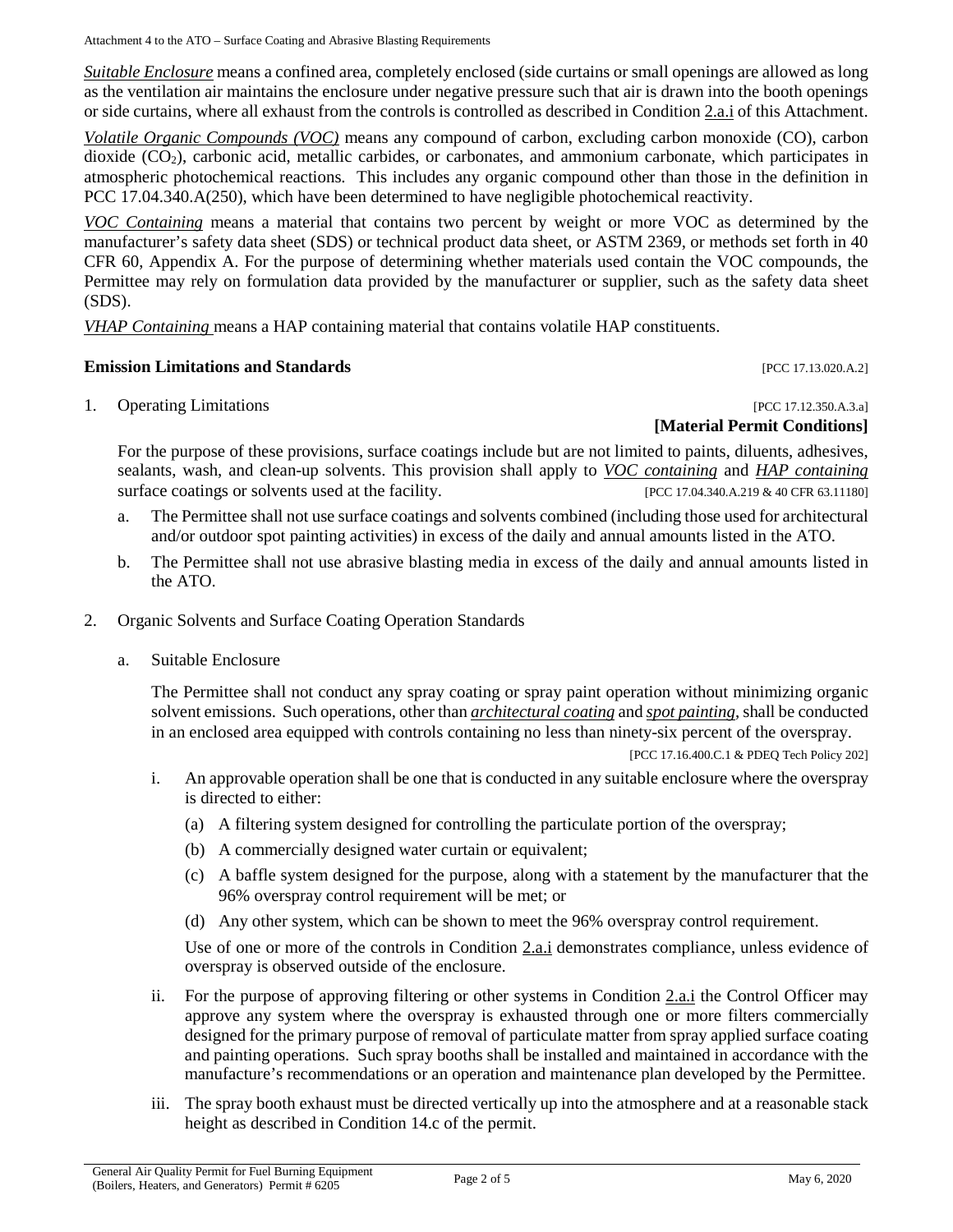- b. Solvent Degreasing/Cleaning
	- i. *[Solvent degreasing](#page-4-5) units* shall be equipped with lids that are kept closed when not in use and/or equipped with a drain-back system to keep the basin empty when not in use. [PCC 17.16.400.A]
	- ii. All VOC and HAP containing solvent washings of painting equipment shall be directed into containers that minimize emissions and prevent evaporation into the atmosphere.

[PCC 17.16.400.A, PCC 17.16.400.C.1 & 7]

- c. Prohibited Activities
	- i. The Permittee is prohibited from conducting or performing paint stripping operations that involve the use of methylene chloride (MeCl, CAS 75092), and except for facility maintenance, the Permittee is prohibited from conducting any spray application of coatings that contain target HAP to metal or plastic parts or products, without having first submitted an Initial Notification in accordance with 40 CFR Part 63, Subpart HHHHHH to the Control Officer and complying with the applicable requirements. The Control Officer may provide a supplement to this Attachment containing Specific Conditions for applicable sources (See Supplement to Attachment 4 for NESHAP Subpart HHHHHH affected sources). [PCC 17.12.350.A.3.a, PCC 17.16.530.B111, 40 CFR 63.11169 & 63.11180]

#### **[Material Permit Condition]**

ii. The Permittee is prohibited from using halogenated solvents in solvent degreasing/cleaning units in a total concentration that is greater than 5 percent by weight HAP, without having first submitted an Initial Notification in accordance with 40 CFR 63, Subpart T to the Control Officer and complying with the applicable requirements. The Control Officer may provide a supplemental attachment containing Specific Conditions for sources subject to 40 CFR 63, Subpart T.

> [PCC 17.12.350.A.3.a, NESHAP Subpart T Applicability] **[Material Permit Condition]**

<span id="page-6-1"></span>d. Architectural Coating Standard

The Permittee (or contractor) shall not employ, evaporate or dry any *[architectural coating](#page-4-3)* containing photochemically reactive solvents (PRS) for industrial or commercial purposes, or thin or dilute any architectural coating with a PRS. A PRS shall be any solvent with an aggregate of more than 20% of its total volume composed of the chemical compounds as classified below, or which exceeds any of the percentage composition limitations as stated below. Whenever any organic solvent or any constituent of an organic solvent may be classified from its chemical structure into more than one of the groups of organic compounds described below, it shall be considered to be a member of the group having the least allowable percent of the total volume of solvents: **EXECU 17.16.400.C.2-41** 

- i. A combination of the following types of compounds having an olefinic or cyclo-olefinic type of unsaturation-hydrocarbons, alcohols, aldehydes, esters, ethers, or ketones: *5%.*
- ii. A combination of aromatic compounds with eight or more carbon atoms to the molecule, except ethylbenzene: *8%*.
- iii. A combination of ethylbenzene, ketones having branched hydrocarbon structures, trichloroethylene or toluene: *20%*.
- <span id="page-6-0"></span>3. Abrasive Blasting Operations
	- a. The Permittee shall not cause, suffer, allow or permit the use of any abrasive blasting agent other than clean sand (i.e. washed, and without use of recycling), slag, specialized mineral abrasives (garnet, olivine, et. al.), synthetic abrasives (cut plastic, glass beads, crushed glass, plastic bead, et. al.), or various nut shells. **[Material Permit Condition]**
	- b. Emissions from sandblasting or other abrasive blasting operations shall be controlled by applying water to suppress visible emissions (wet blasting), enclosing the operation, or use of other equivalently effective controls. For the purpose of this provision, air blast (or dry) systems that use low emitting blast agents as provided in [Condition 3.a](#page-6-0) of this attachment, that can readily comply with the opacity limits and visibility limiting standards in Conditions 17 and 18 of the permit, while in operation, shall be considered to be an equivalently effective control.  $[PCC 17.16.100.D]$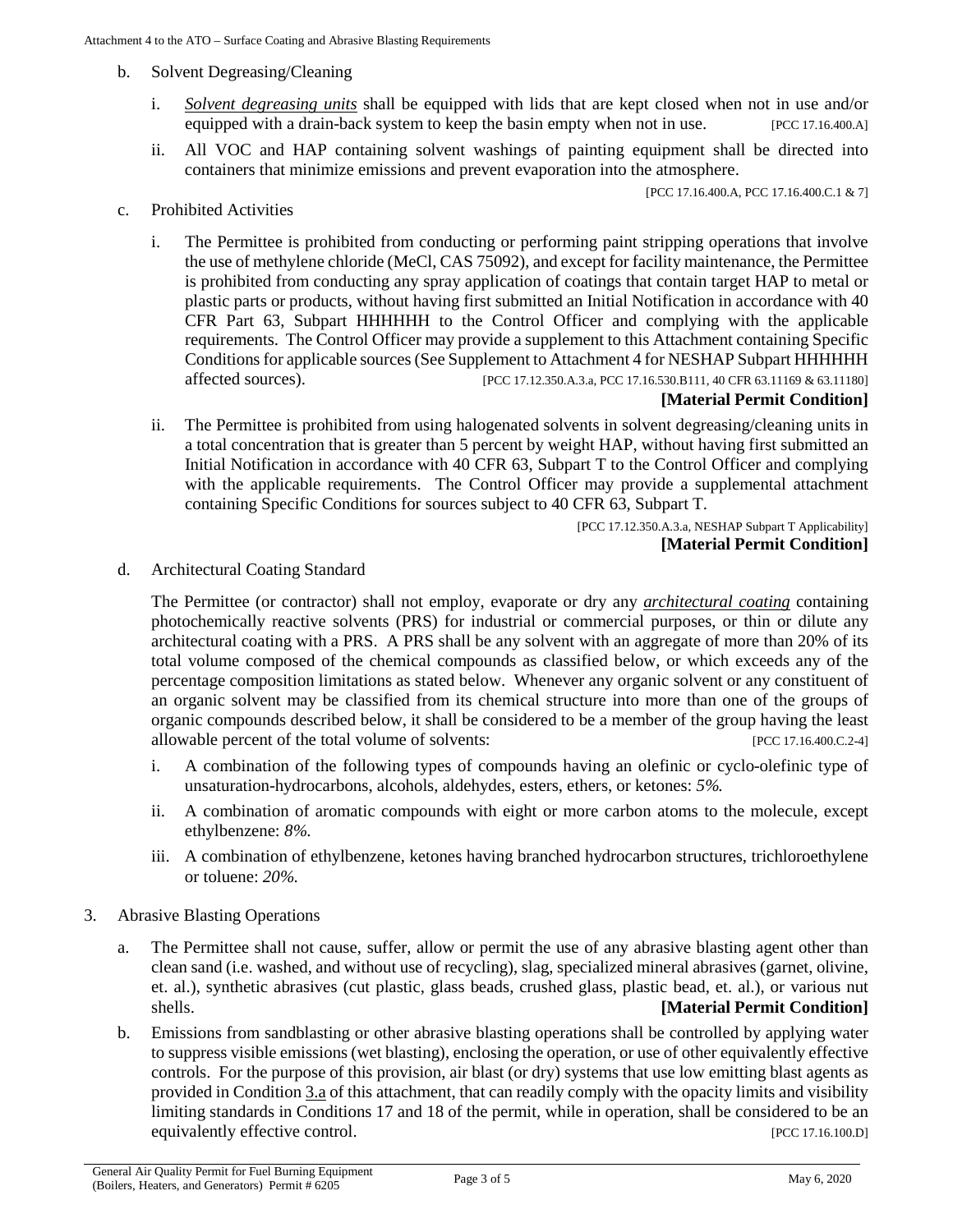# **Compliance Determination** [PCC 17.12.185.A.3, 4 & 5]

- 4. Organic Solvents and Surface Coating Operations
	- a. The Permittee shall maintain documentation demonstrating that enclosed surface coating operations (paint spray booths) meet the overspray control requirements i[n Condition 2.a](#page-5-2) of this attachment by using filters that have a minimum arrestance rating to contain at least 96% of the overspray, or an equivalent system which can be shown to meet the over-spray control requirement, and the Permittee shall ensure that the enclosure and controls are operated and maintained consistent with manufacturer's guidelines or good engineering practice.
	- b. As applicable, the Permittee shall monitor and keep the following records of the *[VOC containing](#page-5-1)* and *[HAP containing](#page-4-2)* surface coating materials (including but not limited to coatings, paints, adhesives, sealants, diluents, wash, and clean-up solvents) used (in gallons) onsite in a complete and consistent manner and shall make them available for review by the Control Officer without delay during normal business hours to demonstrate compliance with [Conditions 1.a](#page-5-3) an[d 2.d](#page-6-1) of this attachment.
		- i. The following records of usage (in gallons):

The Permittee shall maintain purchase records of the volume (in gallons) of each surface coating material used each month and the resulting 12-consecutive month facility total. The 12-consecutive month total is defined as the sum of the usage for the current month and usage for the previous eleven months.

- <span id="page-7-0"></span>ii. The name, indexed ID, and Safety Data Sheet, for *[VOC containing](#page-5-1)* and *[HAP containing](#page-4-2)* surface coating materials used onsite including the identification of coatings which fall into the following subcategories:
	- (a) *[Architectural coatings](#page-4-3)*
	- (b) Coatings used for outdoor *[spot painting](#page-4-4)*
- c. The Permittee shall keep daily logs of the amount (in gallons) and the indexed ID (as provided in [Condition 4.b.ii,](#page-7-0) above) of surface coatings and solvents used in each spray booth or enclosure and for architectural coating or spot painting activities (as provided i[n Condition 4.d,](#page-7-1) below) and total the amount used within 30 days of the end of the month. These records shall be kept in addition to the records in Condition 4.b of this attachment.
- <span id="page-7-1"></span>d. When conducting architectural or outdoor spot painting activities not normally applied in an enclosure, the Permittee shall maintain daily logs of the following:
	- i. The location of the activity, application method (airless, air assisted airless, HVLP, spray can, (et. al.) and the controls used (if any); and
	- ii. The type of coating applied and applicable SDS or indexed ID (as provided in Condition 4.b, above); and
	- iii. The amount of coating and solvents (excluding water) used, in gallons.
- 5. Abrasive Blasting Operations

The Permittee shall total the amount, in pounds, of abrasive blasting agents used in abrasive blasting operations as provided i[n Conditions 5.a](#page-7-2) and [5.b,](#page-7-3) below, within 30 days of the end of the month and maintain a record of the 12-month rolling totals to demonstrate compliance with the limits in the ATO.

<span id="page-7-3"></span><span id="page-7-2"></span>a. For each enclosed abrasive blasting operation listed in the ATO, the Permittee shall log the daily and monthly amounts of abrasive blasting agents used, in pounds. For the purpose of this provision, small commercial abrasive blasting cabinets shall be deemed by the Control Officer to be insignificant activities and exempt from this requirement provided the cabinet is equipped with filtration control devices.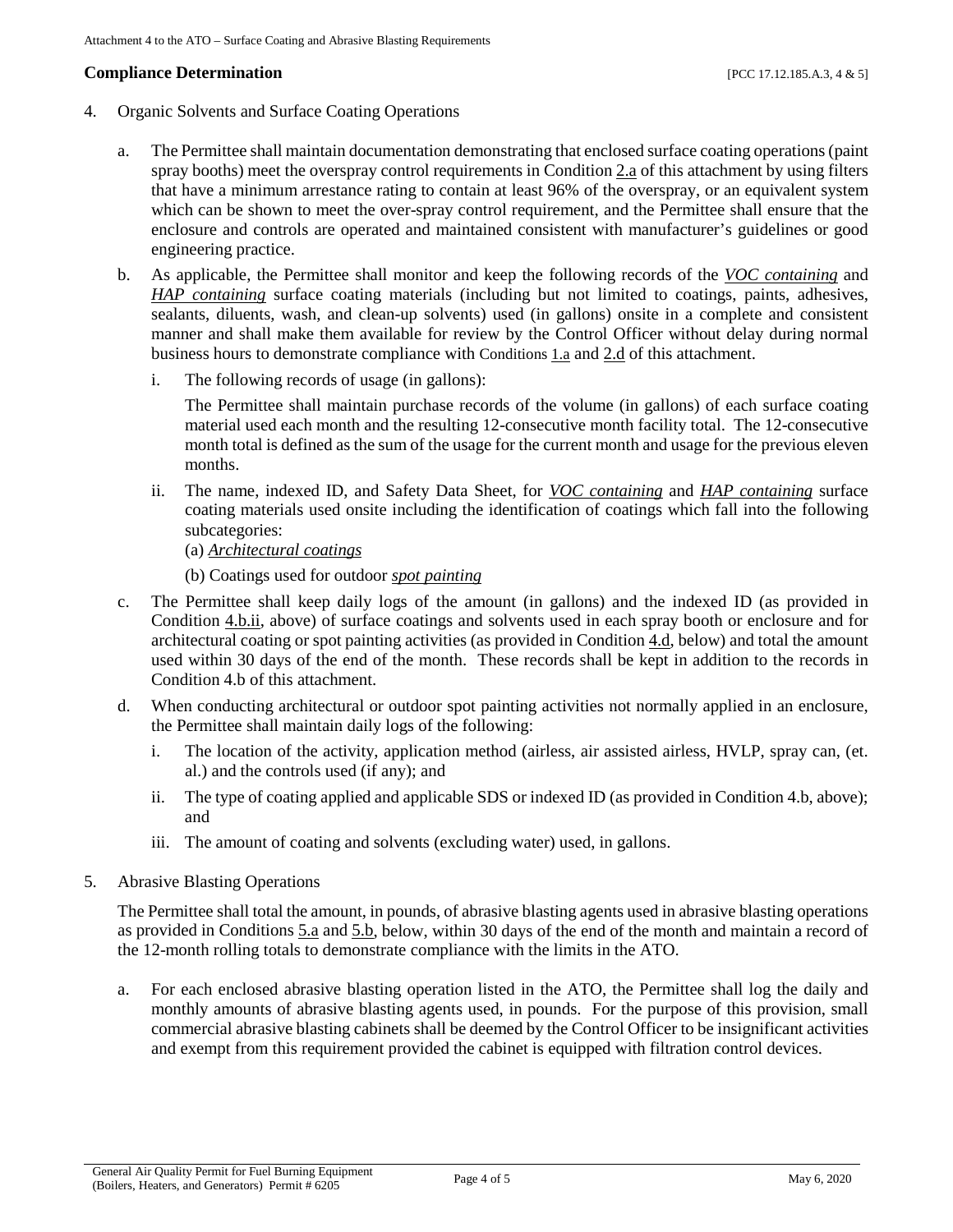- b. When conducting non-enclosed outdoor abrasive blasting operations, the Permittee (or contractor) shall maintain daily logs of the following information for each day of operation. If no operations occur, no logs shall be required.
	- i. The location of the activity and controls used (if any); and
	- ii. The abrasive blasting agent used; and
	- iii. The amount of abrasive blasting agent used, in pounds.

### *Additional Applicable Regulations*

### **Pima County Code Title 17, Chapter 17.16 – Emission Limiting Standards**

#### **Article III – Emissions from Existing and New Nonpoint Sources**

[17.16.100.D](https://tinyurl.com/17-16-100-A) Particulate materials (abrasive blasting)

### **Pima County Department of Environmental Quality – Technical Procedures**

PDEQ Tech Policy 202 – [Controlling Overspray in Paint Spray Operations](https://webcms.pima.gov/UserFiles/Servers/Server_6/File/Government/Environmental%20Quality/Rules%20and%20Regulations/TECH-202_Controlling_Overspray_in_Paint_Spray_Operations.pdf)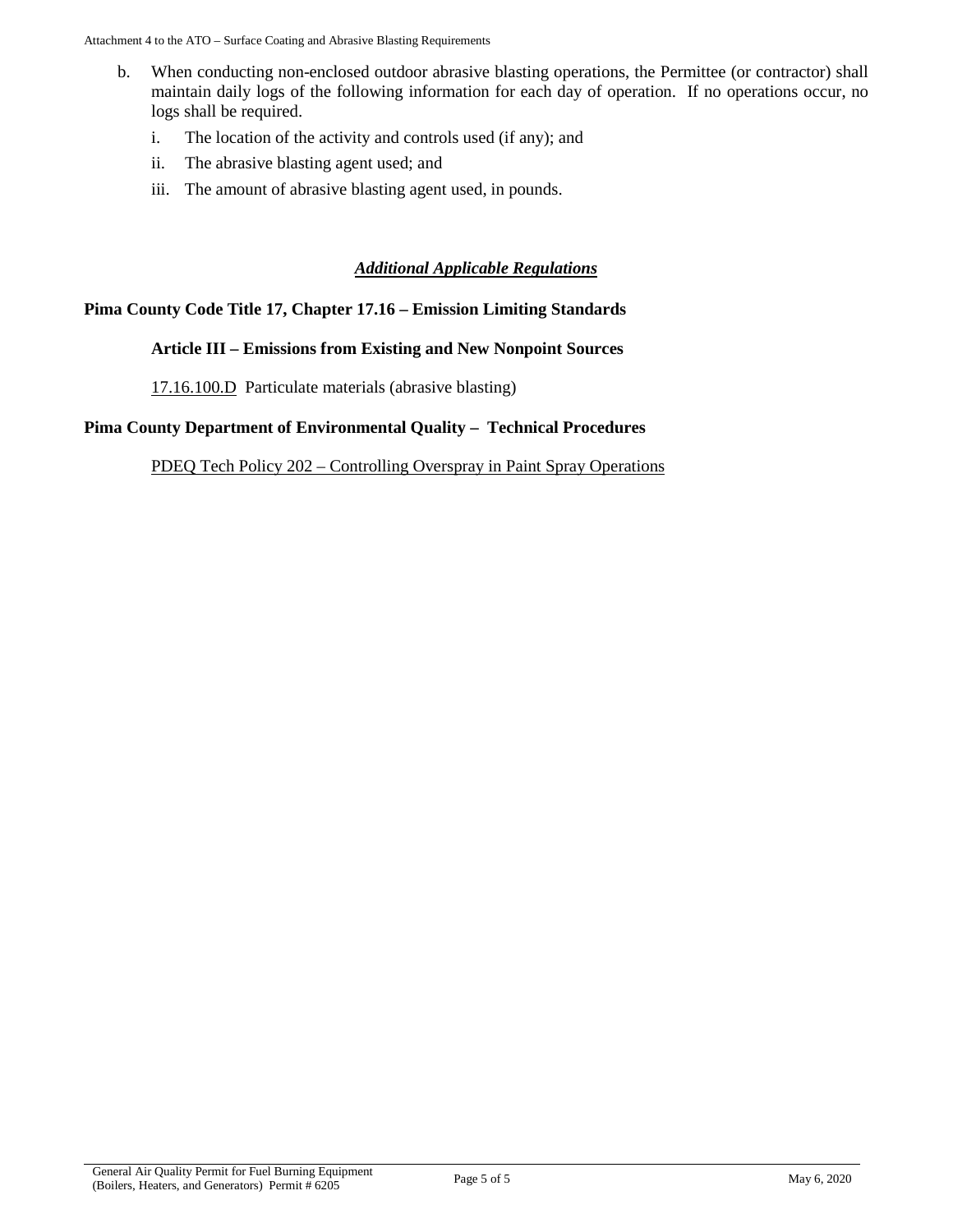# *Supplement to Attachment 4 for NESHAP Subpart HHHHHH –* **Autobody Refinishing & Miscellaneous Surface Coating Operations**

In accordance with Condition 119.f.v of the permit, the terms and Conditions in this Supplement apply to all NESHAP Subpart 6H affected Autobody Refinishing Operations and [Miscellaneous Surface Coating](#page-10-0)  [Operations](#page-10-0) listed in the ATO. This Supplement does not apply to surface coating of *[military munitions](#page-10-1)*, or surface coating that meets the definition of *[quality control](#page-11-0)* or *[research and laboratory activities](#page-11-1)*. The Permittee must comply with Conditions 1 through 5 of Attachment 4 to the ATO as well as the additional terms and Conditions in this Supplement. All provisions of this section are federally enforceable unless otherwise noted.

# **Definitions**

The following definitions shall have the meaning as defined in the Clean Air Act or Title 17 of the Pima County Code, an[d NEHSAP Subpart HHHHHH,](https://www.ecfr.gov/cgi-bin/text-idx?SID=51195cf85e0dc53c6f747ed89da219b6&mc=true&node=sp40.16.63.hhhhhh&rgn=div6) unless otherwise defined in this Supplement. Terms below marked with an asterisk are terms defined in [40 CFR § 63.11180.](https://www.ecfr.gov/cgi-bin/text-idx?SID=7c16c900cf5ccbcbf93550aead210b0d&mc=true&node=se40.16.63_111180&rgn=div8) If a term is not defined, it shall be interpreted in accordance with normal business use:

<span id="page-9-4"></span>*Aerospace vehicle or component\** means any fabricated part, processed part, assembly of parts, or completed unit, with the exception of electronic component, of any aircraft including but not limited to airplanes; helicopters; missiles; rockets; and space vehicles.

<span id="page-9-3"></span>*Airless and air-assisted airless spray\** means any paint spray technology that relies solely on the fluid pressure of the paint to create an atomized paint spray pattern and does not apply any atomizing compressed air to the paint before it leaves the paint nozzle. Air-assisted airless spray uses compressed air to shape and distribute the fan of atomized paint, but still uses fluid pressure to create the atomized paint.

<span id="page-9-0"></span>*Appurtenance\** (See also *[Facility maintenance](#page-10-2)*) means any accessory to a stationary structure coated at the site of installation, whether installed or detached, including but not limited to bathroom and kitchen fixtures; cabinets; concrete forms; doors; elevators; fences; hand railings; heating equipment, air conditioning equipment, and other fixed mechanical equipment or stationary tools; lamp posts; partitions; pipes and piping systems; rain gutters and downspouts; stairways, fixed ladders, catwalks, and fire escapes; and window screens.

<span id="page-9-5"></span>*Autobody Refinishing Operation\** means an operation that encompasses motor vehicle and mobile equipment *[spray-applied surface coating operations](#page-12-0)* that perform spray application of coatings as defined herein to motor vehicles and mobile equipment including operations that are located in stationary structures at fixed locations, and mobile repair and refinishing operations that travel to the customer's location, except spray coating applications that meet the definition of *[facility maintenance](#page-10-2)*.

<span id="page-9-1"></span>*Coating\** means a material spray-applied to a substrate for decorative, protective, or functional purposes. For the purposes of this definition, coating does not include the following materials:

- a. Decorative, protective, or functional materials that consist only of protective oils for metal, acids, bases, or any combination of these substances.
	- b. Paper film or plastic film that may be pre-coated with an adhesive by the film manufacturer.
	- c. Paper film or plastic film that may be pre-coated with adhesive by the film manufacturer.
	- d. Adhesives, sealants, maskants or caulking materials.
	- e. Temporary protective coatings, lubricants or surface preparation materials.
	- f. In-mold coatings that are spray-applied in the manufacture of reinforced plastic composite parts.

<span id="page-9-2"></span>*Electrostatic application\** means any method of coating application where an electrostatic attraction is created between the part to be coated and the atomized paint particles.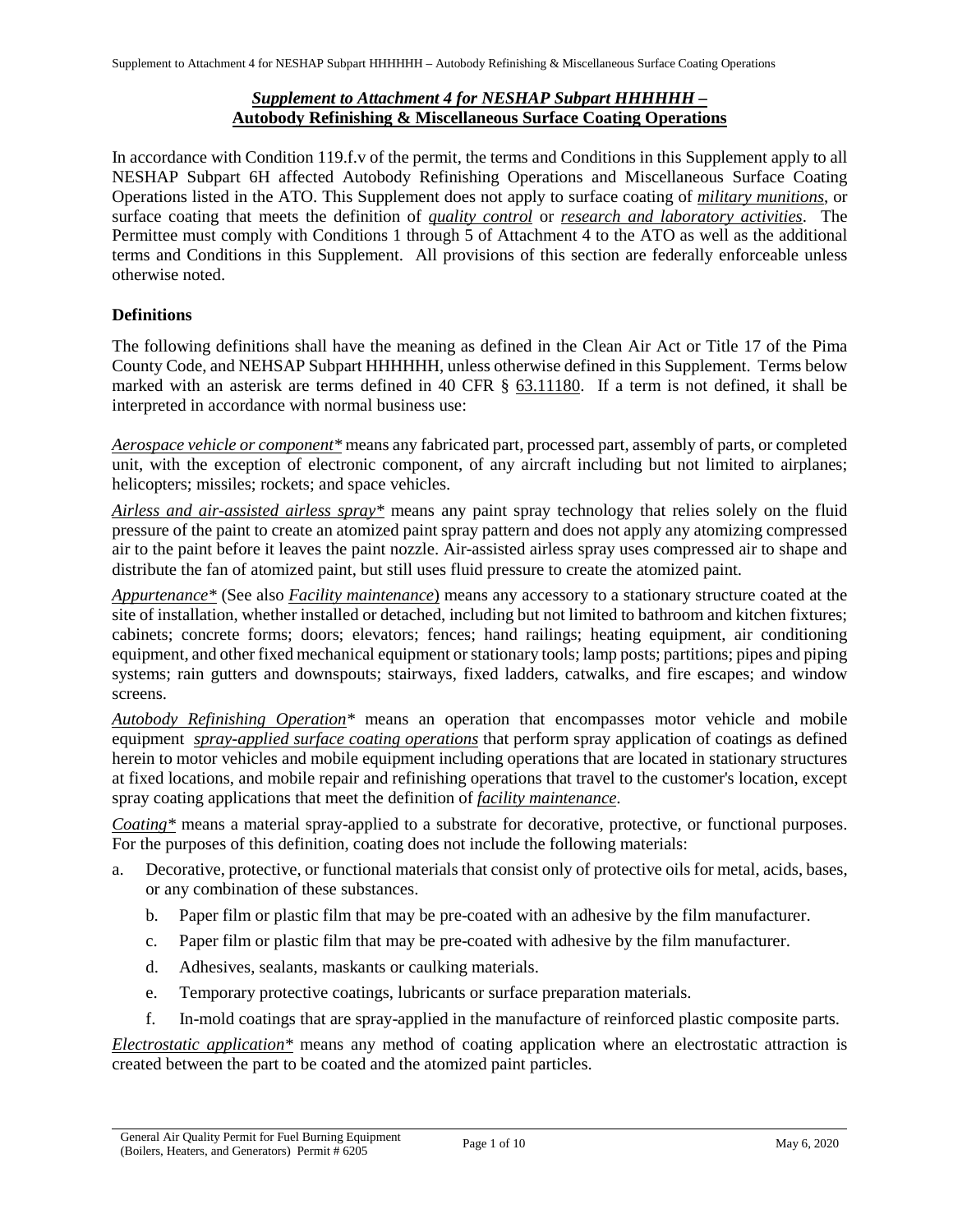<span id="page-10-2"></span>*Facility Maintenance\** means surface coating performed as part for the routine repair or renovation of the tools, equipment, machinery, and structures that comprise the infrastructure of the affected facility and that are necessary for the facility to function in its intended capacity. Facility maintenance also includes surface coating associated with the installation of new equipment or structures, and the application of any surface coating as part of the janitorial activities.

- a. Facility Maintenance includes the application of coatings to stationary sources or their *[appurtenances](#page-9-0)* at the site of installation; portable buildings at the site of installation; and pavements or curbs.
- b. Facility Maintenance also includes the refinishing of mobile equipment in the field or at the site where they are used in services and at which they are intended to remain indefinitely after refinishing, including, but not limited to farm equipment and mining equipment, for which it is not practical or feasible to move to a dedicated mobile equipment refinishing facility. Such mobile equipment also includes items such as fork trucks that are used in a manufacturing facility and refinished in that same facility.
- c. Facility Maintenance does not include surface coating of motor vehicles, mobile equipment, or items that routinely leave and return to the facility, such as delivery trucks, rental equipment, or containers used to transport, deliver, distribute, or dispense commercial products to customers, such as compressed gas canisters.

<span id="page-10-4"></span>*[HAP](#page-10-3) containing material* means a material that contains any volatile or nonvolatile *HAP* that is an Occupational Safety and Health Administration (OSHA)-defined carcinogen as specified in 29 CFR 1910.1200(d)(4) at a concentration greater than 0.1 percent by mass, or greater than 1.0 percent by mass for any other HAP compound. For the purpose of determining whether materials used contain the HAP compounds, the Permittee may rely on formulation data provided by the manufacturer or supplier, such as the safety data sheet (SDS), as long as it represents HAP compound in the material that is present at 0.1 percent by mass or more for OSHA-defined carcinogens as specified in 29 CFR 1910.1200(d)(4) and at 1.0 percent by mass or more for other HAP compounds.

<span id="page-10-3"></span>*Hazardous Air Pollutant (HAP)* means a pollutant listed in [§ 112 \(b\)](https://www.epa.gov/clean-air-act-overview/clean-air-act-title-i-air-pollution-prevention-and-control-parts-through-d#ia) of the Clean Air Act (CAA).

<span id="page-10-5"></span>*High-volume, low-pressure (HVLP) spray equipment\** means spray equipment that is permanently labeled as such and used to apply any coating by means of a spray gun which is designed and operated between 0.1 and 10 pounds per square inch gauge (psig) air atomizing pressure measured dynamically at the center of the air cap and at the air horns

<span id="page-10-1"></span>*Military Munitions\** means all ammunition products and components produced or used by or for the U.S. Department of Defense (DoD) or for the U.S. Armed Services for national defense and security, including military munitions under the control of the Department of Defense, the U.S. Coast Guard, the National Nuclear Security Administration (NNSA), U.S. Department of Energy (DOE), and National Guard personnel. The term military munitions includes: confined gaseous, liquid, and solid propellants, explosives, pyrotechnics, chemical and riot control agents, smokes, and incendiaries used by DoD components, including bulk explosives and chemical warfare agents, chemical munitions, biological weapons, rockets, guided and ballistic missiles, bombs, warheads, mortar rounds, artillery ammunition, small arms ammunition, grenades, mines, torpedoes, depth charges, cluster munitions and dispensers, demolition charges, nonnuclear components of nuclear weapons, wholly inert ammunition products, and all devices and components of any items listed in this definition.

<span id="page-10-0"></span>*Miscellaneous Surface Coating Operation\** refers to a NESHAP 6H affected source category involving the spray application of *[Target HAP containing](#page-12-1)* coatings to *[miscellaneous parts and/or products](#page-11-2)* made of metal or plastic, except spray coating applications that meet the definition of *[facility maintenance](#page-10-2)* or *[space vehicle](#page-12-2)*. These operations include the collection of equipment used to apply surface coating to *[miscellaneous parts](#page-11-2)  [and/or products](#page-11-2)* made of metal or plastic, including applying cleaning solvents to prepare the surface before coating application, mixing coatings before application, applying coating to a surface, drying or curing the coating after application, and cleaning coating application equipment, but not plating. A single surface coating operation may include any combination of these types of equipment, but always includes at least the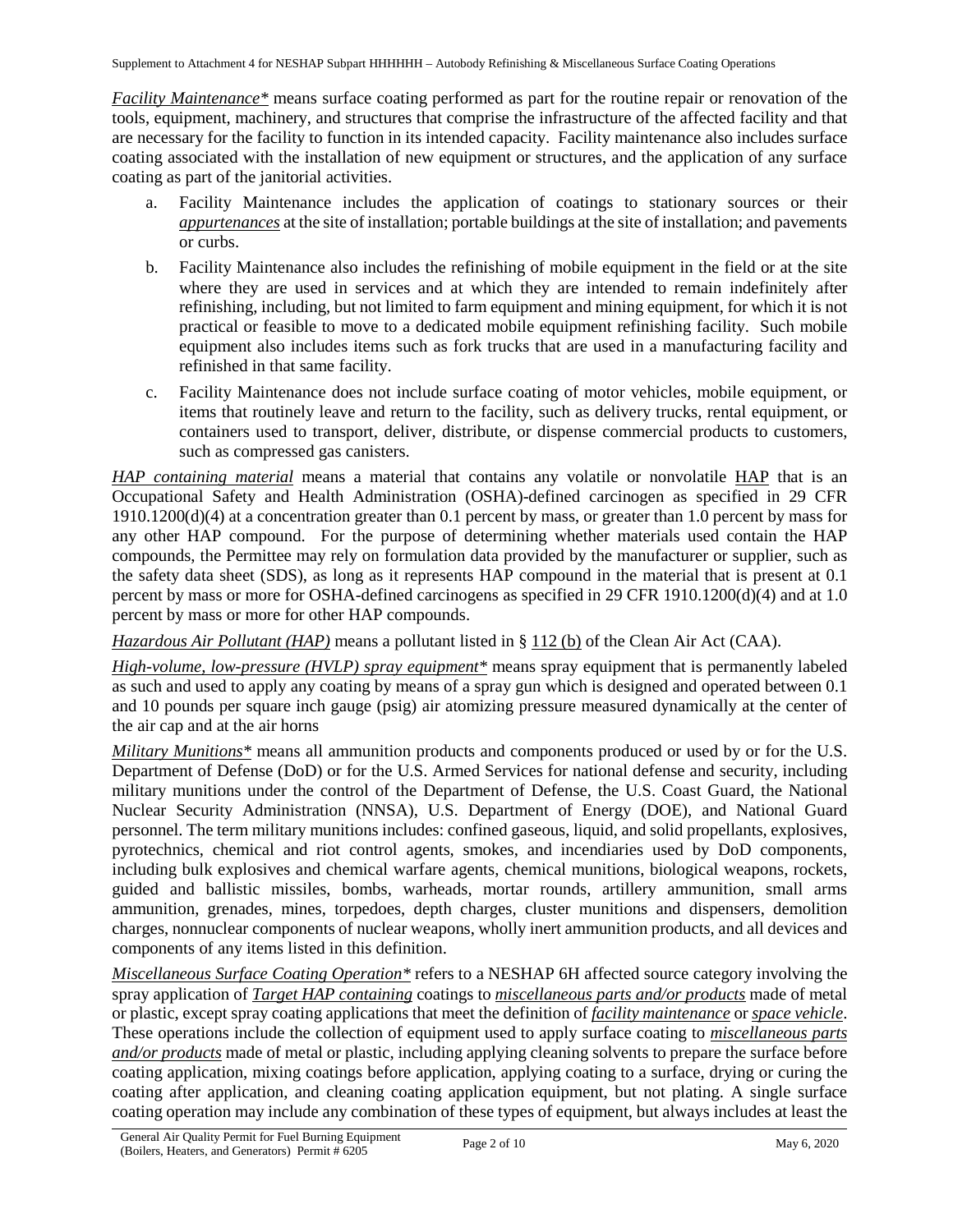Supplement to Attachment 4 for NESHAP Subpart HHHHHH – Autobody Refinishing & Miscellaneous Surface Coating Operations

point at which a coating material is applied to a given part. A surface coating operation includes all other steps (such as surface preparation with solvent and equipment cleaning) in the affected source where HAP and/or VOC are emitted from the coating of a part. The use of solvent to clean parts (for example, to remove grease during a mechanical repair) does not constitute a miscellaneous surface coating operation if no coatings are applied. A single affected source may have multiple surface coating operations. Surface coatings applied to wood, leather, rubber, ceramics, stone, masonry, or substrates other than metal and plastic are not considered miscellaneous surface coating operations.

<span id="page-11-2"></span>*Miscellaneous parts and/or products\** means any part or product made of metal or plastic, or combinations of metal and plastic. Miscellaneous parts and/or products include, but are not limited to, metal and plastic components of the following types of products as well as the products themselves: motor vehicle parts and accessories for automobiles, trucks, recreational vehicles; automobiles and light duty trucks at automobile and light duty truck assembly plants; boats; sporting and recreational goods; toys; business machines; laboratory and medical equipment; and household and other consumer products.

<span id="page-11-4"></span>*Mobile equipment\** means any device that may be drawn and/or driven on a roadway including, but not limited to, heavy-duty trucks, truck trailers, fleet delivery trucks, buses, mobile cranes, bulldozers, street cleaners, agriculture equipment, motor homes, and other recreational vehicles (including camping trailers and fifth wheels).

<span id="page-11-3"></span>*Motor vehicle\** means any self-propelled vehicle, including, but not limited to, automobiles, light duty trucks, golf carts, vans, and motorcycles.

*Motor vehicle and mobile equipment surface coating\** means the spray application of coatings to assembled motor vehicles or mobile equipment. For the purposes of this permit, it does not include the surface coating of motor vehicle or mobile equipment parts or subassemblies at a vehicle assembly plant or parts manufacturing plant.

<span id="page-11-0"></span>*Quality Control Activities\** means surface coating or paint stripping activities that meet all of the following criteria:

- a. The activities associated with a surface coating or paint stripping operation are intended to detect and correct defects in the final product by selecting a limited number of samples from the operation, and comparing the samples against specific performance criteria.
- b. The activities do not include the production of an intermediate or final product for sale or exchange for commercial profit; for example, parts that are surface coated or stripped are not sold and do not leave the facility.
- c. The activities are not a normal part of the surface coating or paint stripping operation; for example, they do not include color matching activities performed during a motor vehicle collision repair.
- d. The activities do not involve surface coating or stripping of the tools, equipment, machinery, and structures that comprise the infrastructure of the affected facility and that are necessary for the facility to function in its intended capacity; that is, the activities are not *[facility maintenance](#page-10-2)*.

<span id="page-11-1"></span>*Research and Laboratory Activities\** means surface coating or paint stripping activities that meet one of the following criteria:

a. Conducted at a laboratory to analyze air, soil, water, waste, or product samples for contaminants, or environmental impact.

b. Activities conducted to test more efficient production processes, including alternative paint stripping or surface coating materials or application methods, or methods for preventing or reducing adverse environmental impacts, provided that the activities do not include the production of an intermediate or final product for sale or exchange for commercial profit.

c. Activities conducted at a research or laboratory facility that is operated under the close supervision of technically trained personnel, the primary purpose of which is to conduct research and development into new processes and products and that is not engaged in the manufacture of products for sale or exchange for commercial profit.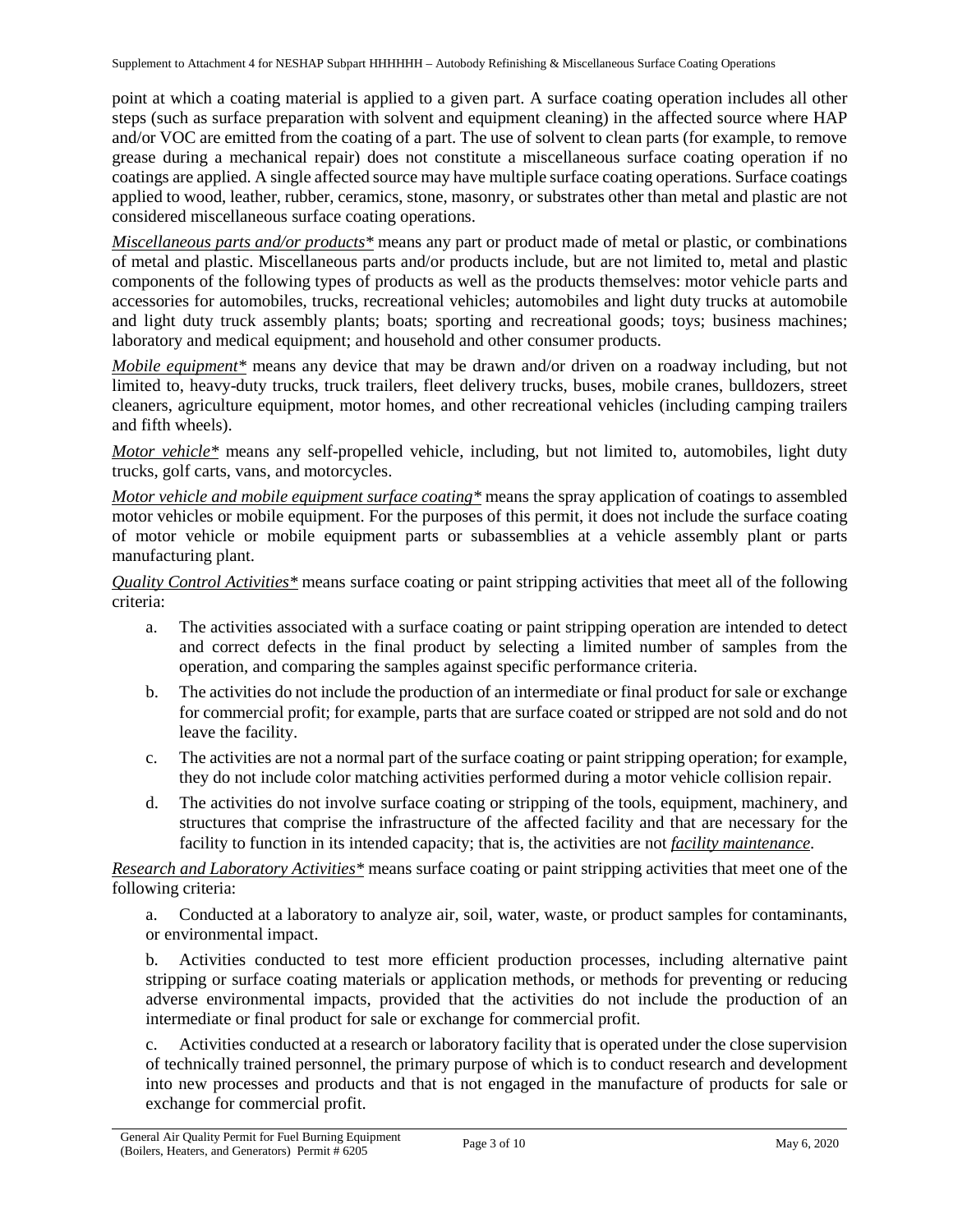Supplement to Attachment 4 for NESHAP Subpart HHHHHH – Autobody Refinishing & Miscellaneous Surface Coating Operations

<span id="page-12-2"></span>*Space Vehicle\** means vehicles designed to travel beyond the limit of the earth's atmosphere, including but not limited to satellites, space stations, and the Space Shuttle System (including orbiter, external tanks, and solid rocket boosters).

<span id="page-12-0"></span>*Spray-applied coating operations\** means coatings that are applied using a hand-held device that creates an atomized mist of coating and deposits the coating on a substrate. For the purposes of this subpart, sprayapplied coatings do not include the following materials or activities:

- a. Coatings applied from a hand-held device with a paint cup capacity that is equal to or less than 3.0 fluid ounces (89 cubic centimeters).
- b. Surface coating application using powder coating, hand-held, non-refillable aerosol containers, or non-atomizing application technology, including, but not limited to, paint brushes, rollers, hand wiping, flow coating, dip coating, electrodeposition coating, web coating, coil coating, touch-up markers, or marking pens.
- c. Thermal spray operations (also known as metallizing, flame spray, plasma arc spray, and electric arc spray, among other names) in which solid metallic or non-metallic material is heated to a molten or semi-molten state and propelled to the work piece or substrate by compressed air or other gas, where a bond is produced upon impact.

*Target HAP*<sup>\*</sup> are compounds of chromium (Cr), lead (Pb), manganese (Mn), nickel (Ni), or cadmium (Cd).

<span id="page-12-1"></span>*Target HAP containing coating*<sup>\*</sup> means a spray-applied coating that contains any individual target HAP that is an Occupational Safety and Health Administration (OSHA)-defined carcinogen as specified in 29 CFR 1910.1200(d)(4) at a concentration greater than 0.1 percent by mass, or greater than 1.0 percent by mass for any other individual target HAP compound. For the purpose of determining whether materials you use contain the target HAP compounds, you may rely on formulation data provided by the manufacturer or supplier, such as the material safety data sheet (MSDS), as long as it represents each target HAP compound in the material that is present at 0.1 percent by mass or more for OSHA-defined carcinogens as specified in 29 CFR 1910.1200(d)(4) and at 1.0 percent by mass or more for other target HAP compounds.

<span id="page-12-3"></span>*Transfer efficiency\** means the amount of coating solids adhering to the object being coated divided by the total amount of coating solids sprayed, expressed as a percentage. Coating solids means the nonvolatile portion of the coating that makes up the dry film.

<span id="page-12-4"></span>*VOC Containing* means a material that contains two percent by weight or more VOC as determined by the manufacturer's safety data sheet (SDS) or technical product data sheet, or ASTM 2369, or methods set forth in 40 CFR 60, Appendix A. For the purpose of determining whether materials used contain the VOC compounds, the Permittee may rely on formulation data provided by the manufacturer or supplier, such as the safety data sheet (SDS).

<span id="page-12-5"></span>*VHAP Containing* means a *[HAP containing material](#page-10-4)* that contains volatile HAP constituents.

### **Emission Limitations and Standards** [PCC 17.13.020.A.2]

<span id="page-12-6"></span>6. Painter Certification  $[40 \text{ CFR } 63.11173\text{ (e)} (1 \& (f)]$ 

The Permittee shall ensure and certify that all new and existing personnel, including contract personnel, who apply surface coatings subject to this section, have completed training in the proper spray application of the surface coatings and the proper setup and maintenance of spray equipment by the dates in [Condition 6.d, below.](#page-13-0) The spray application of surface coatings is prohibited by persons who are not certified as having this training. This Condition does not apply to the students of an accredited surface coating training program who are under the direct supervision of an instructor who meets the requirements of this Condition. The training program must include, at minimum:

a. A list of all current personnel, by name and job description, who are required to be trained;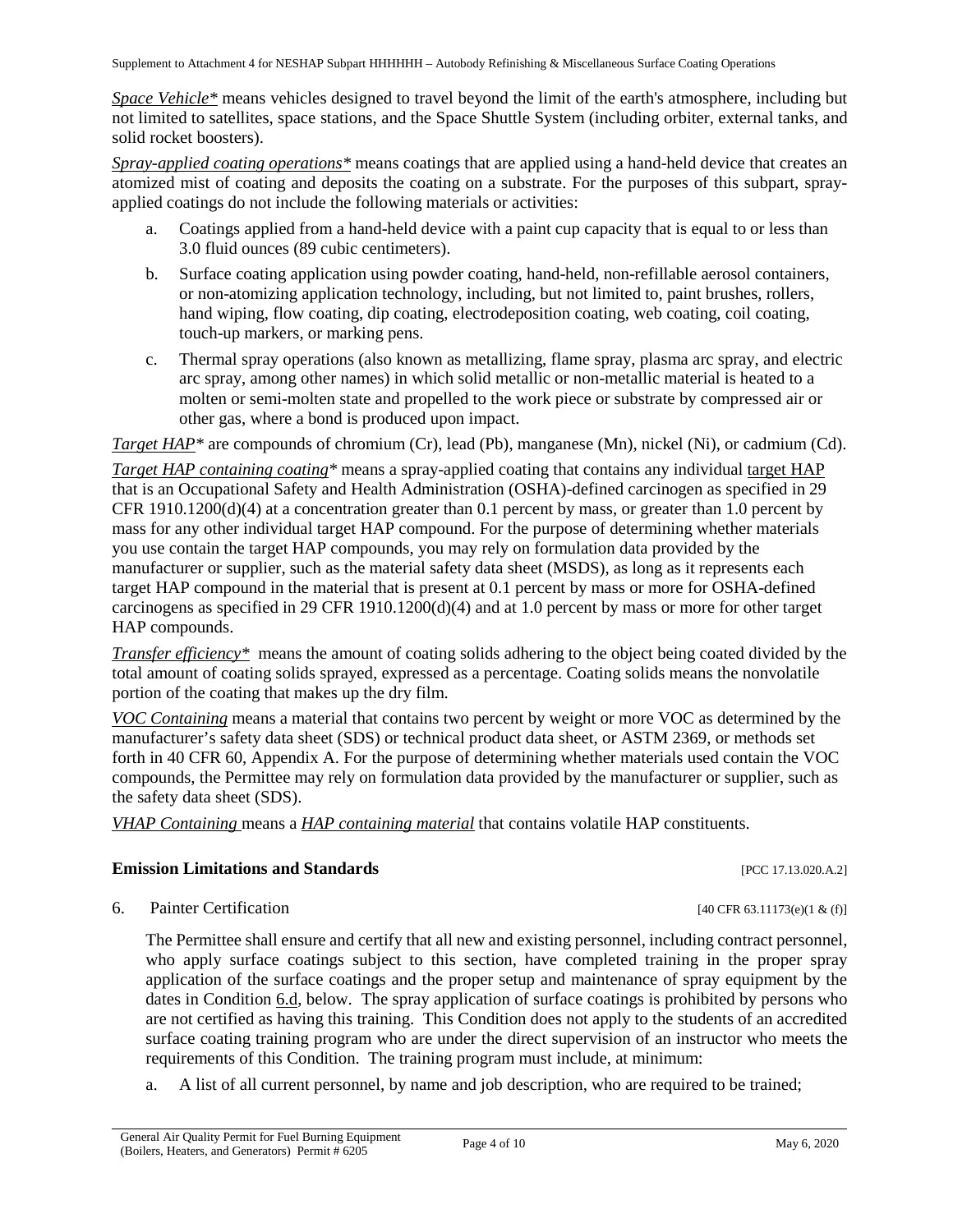- <span id="page-13-1"></span>b. Hands-on and classroom instruction that address, at minimum, initial and refresher training as follows:
	- i. Spray gun equipment selection, set up, and operation, including measuring coating viscosity, selecting the proper fluid tip or nozzle, and achieving the proper spray pattern, air pressure and volume, and fluid delivery rate;
	- ii. Spray technique for different types of coatings to improve *[transfer efficiency](#page-12-3)* and minimize coating usage and overspray, including maintaining the correct spray gun distance and angle to the part, using proper banding and overlap, and reducing lead and lag spraying at the beginning and end of each stroke;
	- iii. Routine spray booth and filter maintenance, including filter selection and installation; and
	- iv. Environmental compliance with the requirements of this permit;
- c. A description of the methods to be used at the completion of initial or refresher training to demonstrate, document, and provide certification of successful completion of the required training. If the Permittee can show by documentation or certification that a painter's work experience and/or training has resulted in training equivalent to the training required in [Condition 6.b,](#page-13-1) above, the Permittee is not required to provide the initial training in [Condition 6.b](#page-13-1) to these painters.
- <span id="page-13-0"></span>d. All personnel subject to the training requirements must be trained and certified no later than January 10<sup>th</sup>, 2011 or within 180 days after hiring. Painter training that was completed within 5 years prior to the date training is required, and that meets the requirements specified in [Condition](#page-13-1) 6.b, above, satisfies this requirement and is valid for a period not to exceed 5 years after the date the training is completed. Employees who transfer within a company to a position as a painter are subject to the same requirements as a new hire. Training and certification shall be valid for a period not to exceed 5 years after the date the training is completed, and all personnel must receive refresher training that meets the requirements of this section and be re-certified every 5 years. [40 CFR 63.11173(g)]
- 7. Spray Booth & Enclosure Controls [40 CFR 11173(e)(2)]

All spray-applied *[coatings](#page-9-1)* must be applied in a spray booth, preparation station or mobile enclosure, meeting the following requirements:

- <span id="page-13-2"></span>a. All spray booths, preparation stations and mobile enclosures must be fitted with a type of filter technology that is demonstrated to achieve at least 98% capture of paint overspray. The Permittee may use published filter efficiency data provided by filter vendors to determine compliance with this requirement and is not required to perform the measurement in accordance wit[h Condition](#page-15-0) 10.a. The requirements of this paragraph do not apply to water wash spray booths that are operated and maintained according to the manufacturer's specifications.
- b. Spray booths and preparation stations used to refinish complete *[motor vehicles](#page-11-3)* or *[mobile equipment](#page-11-4)* must be fully enclosed with a full roof, and four complete walls or complete side curtains, and must be ventilated at negative pressure so that air is drown into any openings in the booth walls or preparation station curtains. However, if a spray booth is fully enclosed and has seals on all door and other openings and has an automatic pressure balancing system, it may be operated at up to, but not more than, 0.05 inches water gauge positive pressure.
- c. Spray booths and preparation stations used to coat *[miscellaneous parts and products](#page-11-2)* or vehicle subassemblies must have a full roof, at least three complete walls or complete side curtains, and must be ventilated so that air is drawn into the booth. The walls and roof may have openings, if needed, to allow for conveyors and parts to pass through the booth during the coating process.
- d. Mobile ventilated enclosures that are used to perform spot repairs must enclose, and, if necessary, seal against the surface around the area being coated such that paint overspray is retained within the enclosure and directed to a filter, as required in [Condition 7.a](#page-13-2) to capture paint overspray.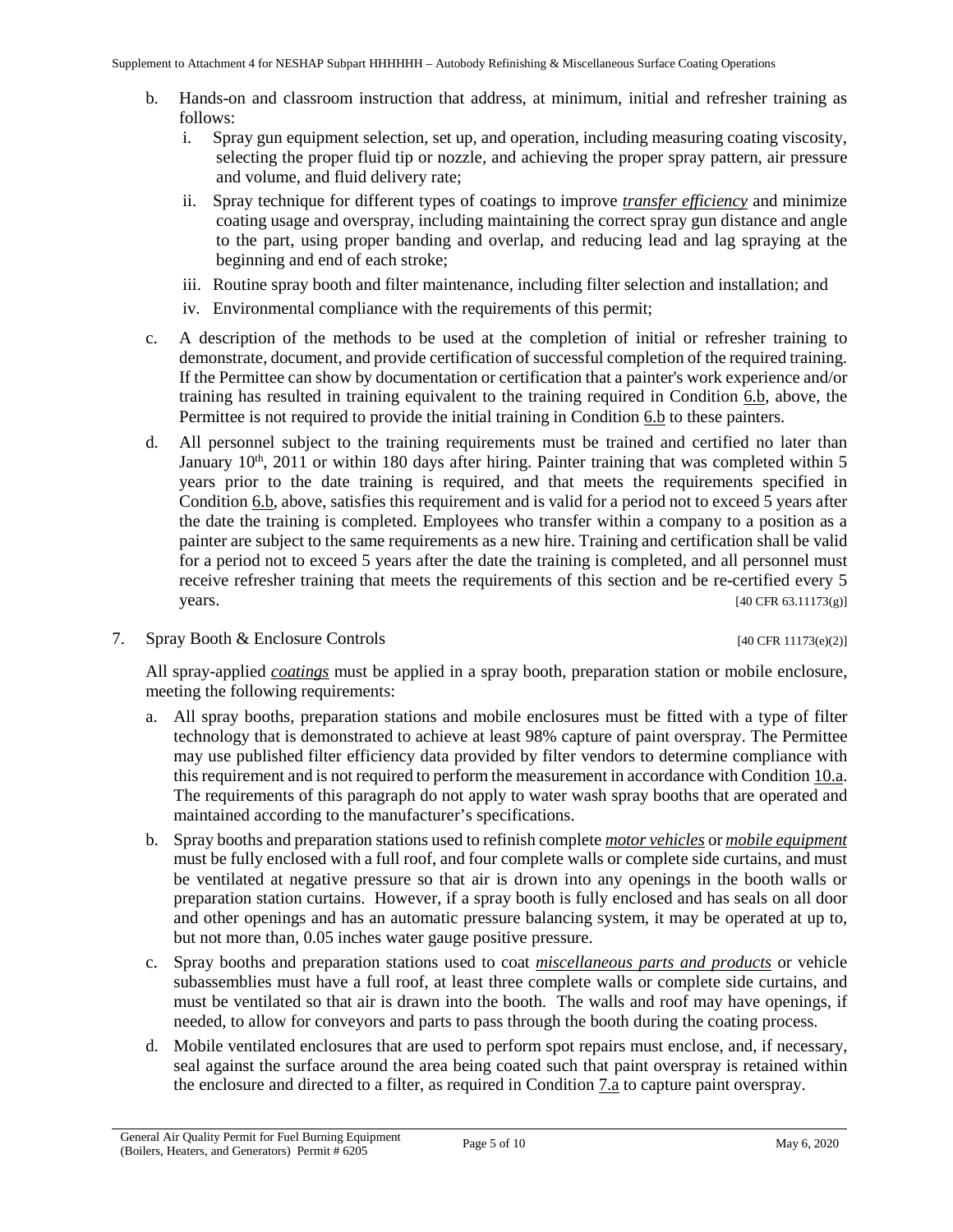<span id="page-14-1"></span>8. Spray Gun Requirements  $[40 \text{ CFR } 63.11173\text{(e)}(3) \& (4)]$ 

- a. Except as provided in [Condition 8.c,](#page-14-0) all spray-applied coatings shall be applied with one of the following:
	- i. High volume, low pressure (*[HVLP](#page-10-5)*) spray gun;
	- ii. *[Electrostatic](#page-9-2)* application;
	- iii. *[Airless](#page-9-3)* spray gun;
	- iv. *[Air-assisted airless](#page-9-3)* spray gun; or
	- v. An equivalent technology that is demonstrated by the spray gun manufacturer, and approved by EPA or PDEQ, to achieve *[transfer efficiency](#page-12-3)* comparable to items i-iv, for a comparable operation. Equivalency shall be documented as provided in [Condition 11.c.](#page-15-1)
- b. All spray gun cleaning must be done so that an atomized mist or spray of gun cleaning solvent and paint residue is not created outside of a container that collects used gun cleaning solvent. Approved methods include:
	- i. Hand cleaning of disassembled gun parts in a container of solvent;
	- ii. Flushing solvent through gun without atomizing the solvent and paint residue;
	- iii. Employing fully enclosed spray gun washer;
	- iv. A combination of non-atomizing methods.
- <span id="page-14-0"></span>c. The requirements of [Condition 8.a](#page-14-1) do not apply to spray guns with a cup capacity less than 3.0 fluid ounces (89 cc) or to painting performed by students and instructors at paint training centers. In addition, the requirements of [Condition 8.a](#page-14-1) do not apply to the surface coating of *[aerospace](#page-9-4)  [vehicles](#page-9-4)* that involves the coating of components that normally require the use of an airbrush or an extension on the spray gun to properly reach limited access spaces; to the application of coatings on *[aerospace vehicles](#page-9-4)* that contain fillers that adversely affect atomization with *[HVLP](#page-10-5)* spray guns; or to the application of coatings on *[aerospace vehicles](#page-9-4)* that normally have a dried film thickness of less than 0.0013 centimeter (0.0005 in.).

### **Compliance Determination** [PCC 17.13.020.A.3,4,& 5]

- <span id="page-14-2"></span>9. Monitoring Requirements [PCC 17.13.020.A.3.c & d]
	- a. The Permittee shall monitor each exhaust filter pressure gauge (in inches of water) at least once per calendar month while the equipment is operating; and as necessary, the exhaust filter shall be replaced according to the manufacturer's specifications or the Permittees own operation and maintenance plan.
	- b. The Permittee shall inspect the exterior of each spray booth, preparation station, or mobile enclosure at least once per calendar month for evidence of overspray. If evidence of overspray is apparent, the Permittee shall take corrective action to eliminate overspray from the exterior of each spray booth, preparation station, or mobile enclosure.
	- c. The Permittee shall monitor and record the amount of [VOC containing,](#page-12-4) [Target HAP containing,](#page-12-1) or [VHAP containing](#page-12-5) surface coating materials (including coatings, diluents, wash, and clean-up solvents) used (in gallons) in each enclosed surface coating operation (spray booth, preparation station, and mobile enclosure) each month. In addition, the Permittee shall monitor and record the surface coating materials used each month as required by Condition 4.b of Attachment 4 to the ATO.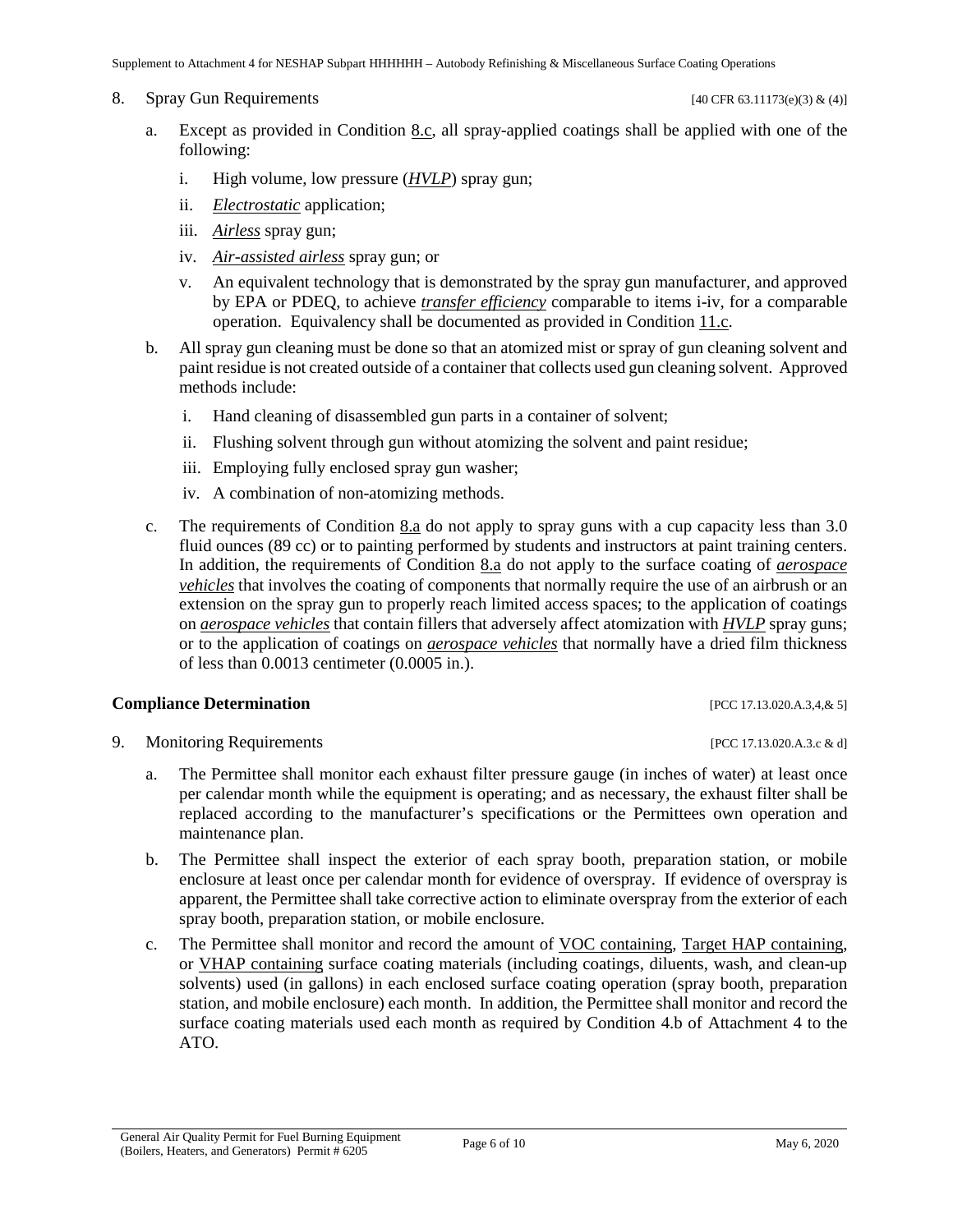Supplement to Attachment 4 for NESHAP Subpart HHHHHH – Autobody Refinishing & Miscellaneous Surface Coating Operations

#### 10. Testing Requirements **[PCC 17.13.020.A.3]**

When required, the following test methods and procedures shall be used to determine compliance with this Supplement.

- <span id="page-15-0"></span>a. The procedure used to demonstrate filter efficiency must be consistent with the American Society of Heating, Refrigerating, and Air-Conditioning Engineers (ASHRAE) Method 52.1, "Gravimetric and Dust-Spot Procedures for Testing Air-Cleaning Devices Used in General Ventilation for Removing Particulate Matter, June 4, 1992." The test coating shall be high solids bake enamel delivered at a rate of at least 135 grams per minute from a conventional (non-*[HVLP](#page-10-5)*) air-atomized spray gun, operating at 40 pounds per square inches (psi) air pressure. The air flow rate across the filter shall be 150 feet per minute.
- <span id="page-15-2"></span>b. The procedure used to demonstrate that spray gun *[transfer efficiency](#page-12-3)* is equivalent to that of an *[HVLP](#page-10-5)* spray gun must be equivalent to the California South Coast Air Quality Management District's "Spray Transfer Efficiency Test Procedure for Equipment User, May 24, 1989," and "Guidelines for Demonstrating Equivalency with District Approved Transfer Efficient Spray Guns, September 26, 2002."

# 11. Recordkeeping Requirements [PCC 17.13.020.A.4]

The Permittee must maintain copies of the following records as specified in Condition 25 of the permit. Copies of records must be kept on site in a printed or electronic form that is readily available for inspection for at least 2 years after their date, and may be kept off-site after that two-year period:

[40 CFR 63.11178]

- a. The Permittee shall keep records, for each painter, certifying the completed training detailed in Condition  $\underline{6}$ . At a minimum, the records shall include: [40 CFR 63.11177(a)]
	- i. Name;
	- ii. Date of initial training; and
	- iii. Date the most recent refresher training was completed.
- b. For each spray booth, preparation station, and mobile enclosure the Permittee shall keep records of the following: [40 CFR 63.11173(e)(2)(i), 63.11177(e)(2)(i), 17.13.020.A.4]
	- i. The filter efficiency of the exhaust filter material as provided by filter vendors demonstrating compliance with [Condition 7.a](#page-13-2) or a test report of the measured filter efficiency according to the procedure in [Condition](#page-15-0) 10.a;
	- ii. The monthly exhaust filter pressure gauge readings and dates when each exhaust filter is replaced;
	- iii. Any corrective actions taken to reduce overspray as a result of spray booth inspections in [Condition](#page-14-2) 9.b;
	- iv. The results of any corrective actions taken; and
	- v. Logs of the gallons of each [VOC containing,](#page-12-4) [Target HAP containing,](#page-12-1) or [VHAP containing](#page-12-5) material used each month and the resulting 12-consecutive month total. The recorded materials used shall be indexed in the log to the list required in Condition 4.b of Attachment 4 to the ATO.
- <span id="page-15-1"></span>c. For each spray gun with a cup capacity greater than 3.0 fluid ounces that does not meet the definition of an *[HVLP](#page-10-5)* spray gun, *[electrostatic](#page-9-2)* application, *[airless](#page-9-3)* spray gun, or *[air-assisted](#page-9-3)* spray gun, the Permittee shall obtain and keep documents from the manufacturer that the spray gun has been determined by the EPA or Pima County DEQ to achieve a *[transfer efficiency](#page-12-3)* equivalent to that of an HVLP spray gun according to the procedure in [Condition 10.b.](#page-15-2)

[40 CFR 63.11173(e)(3) & 40 CFR 63.11177(c)]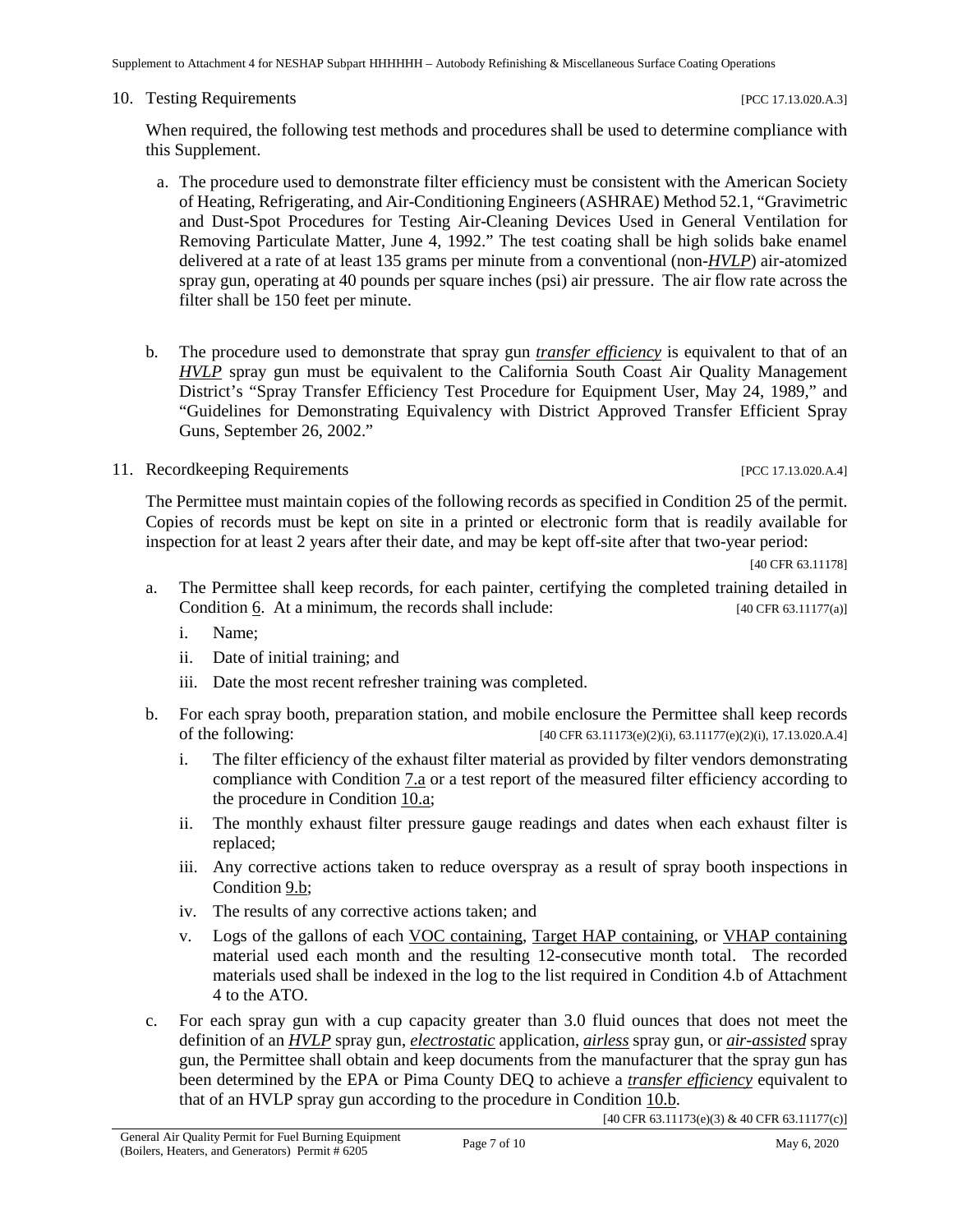- d. The Permittee shall keep records of any deviation from the requirements in this Supplement. These records must include the date and time period of the deviation, a description of the nature of the deviation, and the actions taken to correct the deviation. [40 CFR 63.11177(g)]
- e. Copies of any notification and report required by [Condition 12.](#page-16-0)
- f. Records of any assessments of compliance performed in support of the initial notification, notification of compliance status, or annual notification of changes report as provided in **[Condition](#page-16-0) 12.** [40 CFR 63.11177(h)]

#### <span id="page-16-0"></span>12. NESHAP Notification & Reporting Requirements [PCC 17.13.020.A.5]

- a. For a new source, the Permittee must submit an initial notification described in [Condition 13,](#page-16-1) below, to the Control Officer no later than 180 days after initial startup. [40 CFR 63.40 CFR 63.11175(a)]
- b For each affected source in the ATO subject to this Supplement, the Permittee shall submit an annual notifications of changes report described in [Condition 13,](#page-16-1) below to the Control Officer by March  $1<sup>st</sup>$  in each calendar year in which the information previously submitted in either the initial notification, notification of compliance status, or a previous annual notification of changes report has changed. [40 CFR 63.11176(a)]
- <span id="page-16-3"></span>c. An existing source subject to this Supplement is in violation of the requirements if the required notification(s) described in [Condition 13](#page-16-1) were not previously submitted to the Administrator or Control Officer by the applicable date[s in 40 CFR 63.11175.](https://www.ecfr.gov/cgi-bin/text-idx?SID=ab9fe8581e32537ff721d46c524c5617&mc=true&node=sp40.16.63.hhhhhh&rgn=div6#se40.16.63_111175) A complete application for coverage under this permit certifying compliance of an existing source with the requirements of this Supplement may serve as an initial notification if not previously submitted by the Permittee. If the Permittee is unable to certify compliance at the time of application for coverage under this permit, the Permittee shall indicate the status of compliance in the application. Such sources shall be required to submit a notification of compliance status described in [Condition 13,](#page-16-1) below, every 30 days with an explanation of any noncompliance and a description of the corrective actions being taken. The source must achieve compliance no later than 90 days after submittal of the application. Thereafter the Permittee may be subject civil penalties pursuant t[o PCC 17.28.070.](http://library.amlegal.com/nxt/gateway.dll/Arizona/pimacounty_az/title17airqualitycontrol/chapter1728violationsandconditionalorder?f=templates$fn=default.htm$3.0$vid=amlegal:pimacounty_az$anc=JD_17.28.070)

[40 CFR 63.11175(a)]

- <span id="page-16-2"></span><span id="page-16-1"></span>13. As required by 40 CFR Part 63, § [63.9\(a\)-\(d\),](https://tinyurl.com/40-CFR-63-9) and § [63.11175,](https://www.ecfr.gov/cgi-bin/text-idx?SID=ab9fe8581e32537ff721d46c524c5617&mc=true&node=sp40.16.63.hhhhhh&rgn=div6#se40.16.63_111175) the Permittee is required to submit the following notifications and reports to the Control Officer for sources subject to the relevant standards in this Supplement.
	- a. Initial Notification [40 CFR 63.11175(a)]

Unless the Permittee has previously submitted an initial notification for an existing affected surface coating operation subject to this Supplement by the dates in [in 40 CFR 63.11175,](https://www.ecfr.gov/cgi-bin/text-idx?SID=ab9fe8581e32537ff721d46c524c5617&mc=true&node=sp40.16.63.hhhhhh&rgn=div6#se40.16.63_111175) or included the required information in the application for coverage under this permit, the Permittee must submit an initial notification as required by 40 CFR 63.9(b) no later than 180 days after initial startup. The notification must provide the following information:

- i. The company name, if applicable;
- ii. The name, title, street address, telephone number, e-mail address (if available), and signature of the owner and operator, or other certifying company official;
- iii. The street address (physical location) of the affected source and the street address where compliance records are maintained, if different. If the source is a *[motor vehicles](#page-11-3)* or *[mobile](#page-11-4)  [equipment](#page-11-4)* surface coating operation that repairs vehicles at the customer's location, rather than at a fixed location, such as a collision repair shop, the notification should state this and indicate the physical location where records are kept to demonstrate compliance;
- iv. An identification of the relevant standard (i.e., 40 CFR part 63, subpart HHHHHH);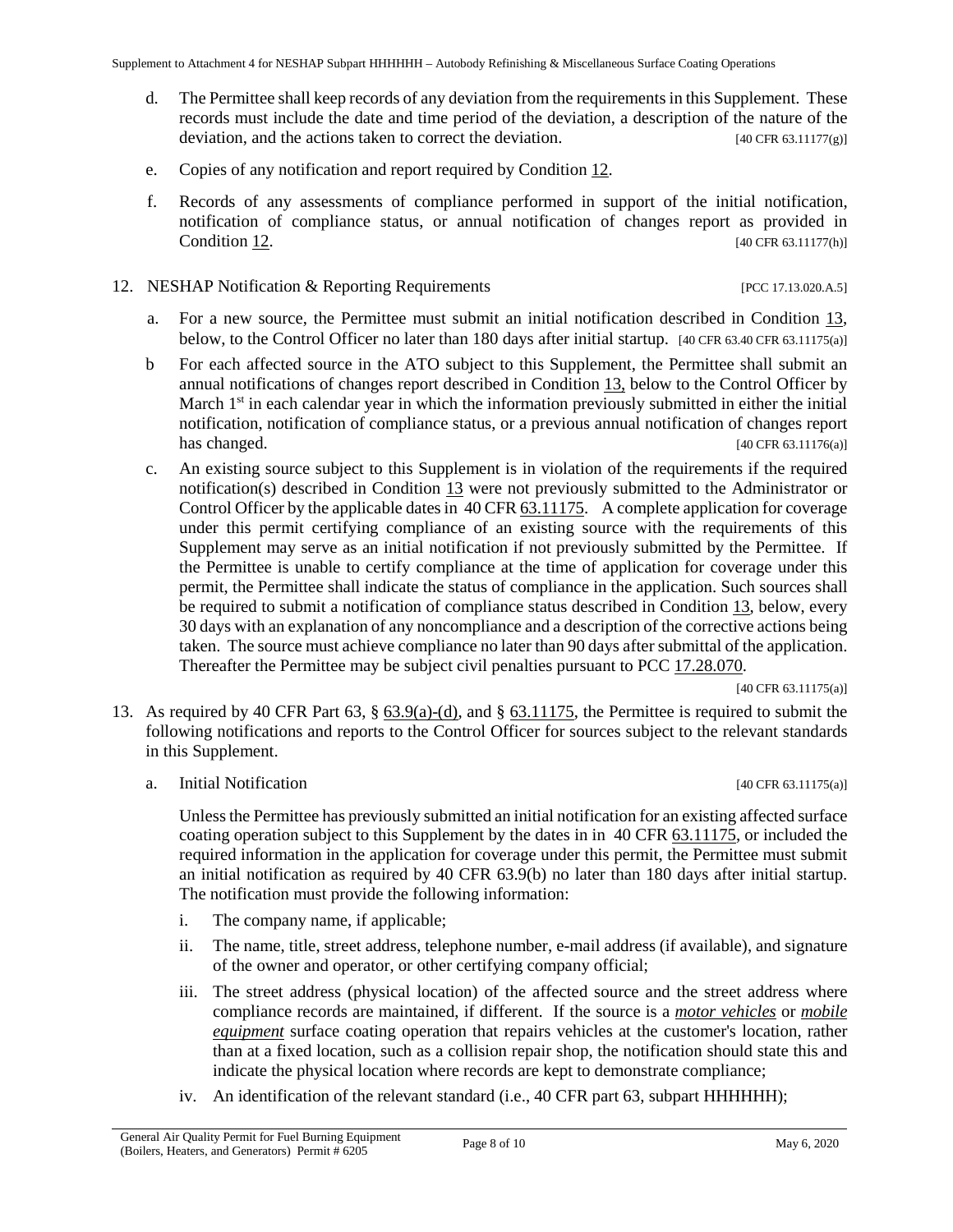v. A brief description of type of operation as follows:

For all surface coating operations, indicate whether the source is a *[motor vehicles](#page-11-3)* or *[mobile](#page-11-4)  [equipment](#page-11-4)* coating operation or a *[miscellaneous surface](#page-10-0)* coating operation, and include the number of spray booths and preparation stations, and the number of painters usually employed at the operation.

- vi. A statement of whether the source is already in compliance with each of the relevant requirements identified in this Supplement (as applicable), or whether the source will be brought into compliance by the compliance date.
- vii. For a new source, the Permittee must certify in the initial notification whether the source is in compliance with each of the requirements in this Supplement (as applicable). For an existing source, the Permittee may certify in the initial notification that the source is already in compliance. If the Permittee is certifying in the initial notification that the source is in compliance with the relevant requirements in this Supplement (as applicable), then the Permittee shall include also a statement by a Responsible Official with that official's name, title, phone number, e-mail address (if available) and signature, certifying the truth, accuracy, and completeness of the notification, a statement that the source has complied with all the relevant standards, and that this initial notification also serves as the notification of compliance status.
- b. Notification of Compliance Status [40 CFR 63.11175(b)]

For a new source, the Permittee is not required to submit a separate notification of compliance status in addition to the initial notification as specified in [Condition 13.a,](#page-16-2) provided the Permittee was able to certify compliance on the date of the initial notification, as part of the initial notification, and the Permittee's compliance status has not since changed. For an existing source, if the Permittee did not certify in the application for coverage under this permit that the source is already in compliance, then the Permittee must submit a notification of compliance status pursuant to [Condition 12.c](#page-16-3) with the following information:

- i. Your company's name and the street address (physical location) of the affected source and the street address where compliance records are maintained, if different;
- ii. The name, title, address, telephone, e-mail address (if available) and signature of the owner and operator, or other certifying company official, certifying the truth, accuracy, and completeness of the notification and a statement of whether the source has complied with all the relevant standards and other requirements in this Supplement (as applicable) or an explanation of any noncompliance and a description of corrective actions being taken to achieve compliance. For *[autobody refinishing operations](#page-9-5)* and *[miscellaneous surface coating](#page-10-0)  [operations](#page-10-0)*, the relevant requirements are specified in in this Supplement.
- iii. The date of the Notification of Compliance Status.

#### c. Annual Notification of Changes Report [40 CFR 63.11176(a)]

The Permittee shall submit a report, by March 1<sup>st</sup> of each calendar year, in which information previously submitted in the Initial Notification, Notification of Compliance Status, or previous Annual Notification of Changes Report, has changed. Deviations and changes associated with the requirements in this Supplement on the date of the report shall be deemed to be a change.